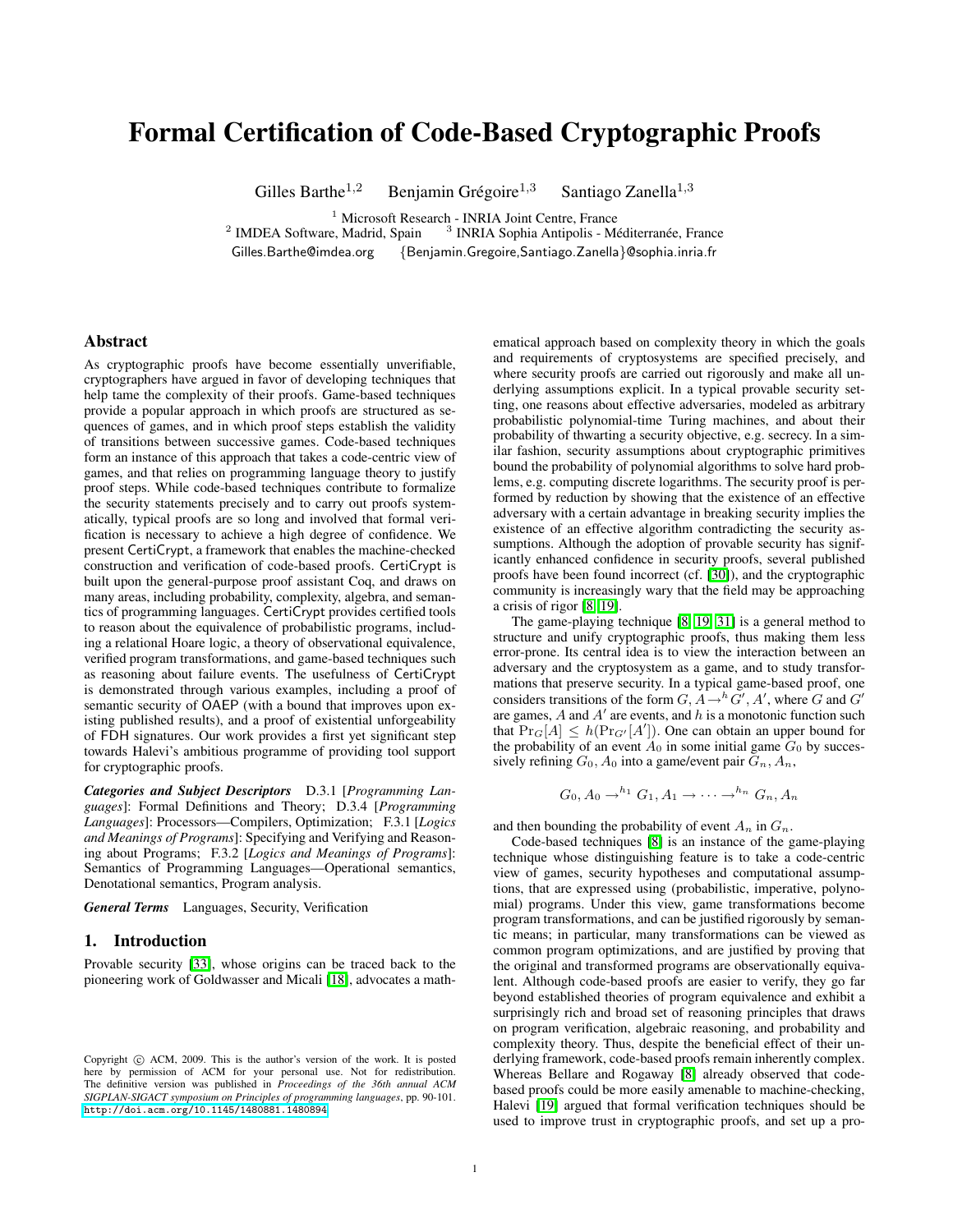gramme for building a tool that could be used by the cryptographic community to mechanize their proofs.

This article reports on a first yet significant step towards Halevi's programme. We describe CertiCrypt, a framework to construct machine-checked code-based proofs in the Coq proof assistant [\[34\]](#page-11-6), supporting:

- *Faithful and rigorous encoding of games*. In order to be readily accessible to cryptographers, we have chosen a formalism that is commonly used to describe games. Concretely, the lowest layer of CertiCrypt is the formalization of pWHILE, an imperative programming language with random assignments, structured datatypes, and procedure calls. We provide a deep and dependently-typed embedding of the syntax; thanks to dependent types, the typability of pWHILE programs is obtained for free. We also provide a small-step operational semantics using the measure monad of Audebaud and Paulin [\[4\]](#page-11-7). The semantics is instrumented to calculate the cost of running programs; this offers the means to define complexity classes, and in particular to define formally the notion of effective (probabilistic polynomial-time) adversary. In addition, we also model nonstandard features, such as policies on variable accesses and procedure calls, and use them to capture many assumptions left informal in cryptographic proofs.
- *Exact security*. Many security proofs establish an asymptotic behavior for adversaries and show that the advantage of any effective adversary is negligible w.r.t. a security parameter (which typically determines the length of keys or messages). However, the cryptographic community is increasingly focused on exact security, a much more useful result since it gives hints as to how to choose system parameters in practice to satisfy a security guarantee. The goal of exact security is to provide concrete bounds both for the advantage of the adversary and for its execution time. CertiCrypt supports the former (but for the time being, not the latter).
- *Full and independently verifiable proofs*. CertiCrypt adopts a formal semanticist perspective and goes beyond Halevi's vision in two respects. First, it provides a unified framework to carry out full proofs; all intermediate steps of reasoning can be justified formally, including complex side conditions that justify the correctness of transformations (about probabilities, groups, polynomials, etc). Second, one notable feature of Coq, and thus CertiCrypt, is to support independent verifiability of proofs, which is an important motivation behind game-based proofs. More concretely, every proof is represented by a proof object, that can be checked automatically by a (small and trustworthy) proof checking engine. In order to trust a cryptographic proof, one only needs to check its statement, and not its details.
- *Powerful and automated reasoning methods*. CertiCrypt formalizes a Relational Hoare Logic and a theory of observational equivalence, and uses them as stepping stones to support the main tools of code-based reasoning through certified, reflective tactics. In particular, CertiCrypt shows that many transformations used in code-based proofs, including common optimizations, are semantics-preserving. One of its specific contributions is to prove formally the correctness of a variant of lazy sampling, which is used ubiquitously in cryptographic proofs. In addition, CertiCrypt supports methods based on failure events (the so-called fundamental lemma of game-playing).

We have successfully conducted nontrivial case studies that validate our design, show the feasibility of formally verifying cryptographic proofs, and confirm the plausibility of Halevi's programme.

*Contents* The purpose of this article is to provide an overview of the CertiCrypt project, and to stir further interest in machinechecked cryptographic proofs. Additional details on design choices, on formalizing the semantics of probabilistic programs, and on case studies, will be provided elsewhere. In consequence, the paper is organized as follows: we begin in Section [2](#page-1-0) with two introductory examples of game-based proofs, namely the semantic security of ElGamal encryption, and the PRP/PRF switching lemma; in Section [3](#page-3-0) we introduce the language we use to represent games and its semantics, and we discuss the notions of complexity and termination; in Section **??** we present a probabilistic relational Hoare logic that forms the core of our framework; in Sections [5](#page-7-0) and [6](#page-9-0) we overview the formulation and automation of game transformations in CertiCrypt; in Section [7](#page-9-1) we report on two significant case studies we have formalized in CertiCrypt: existential unforgeability of the FDH signature scheme, and semantic security of OAEP; we finish with a discussion of related work and concluding remarks.

# <span id="page-1-0"></span>**2. Basic examples**

This section illustrates the principles of CertiCrypt on two basic examples of game-based proofs: semantic security of ElGamal encryption and the PRP/PRF switching lemma. The language used to represent games is formally introduced in the next section. We begin with some basic definitions.

The Random Oracle Model is a model of cryptography extensively used in security proofs in which some cryptographic primitives, e.g. hash functions, are assumed to be indistinguishable from random functions (despite the fact that no real function can implement a truly random function [\[13\]](#page-11-8)). Such primitives are modeled by oracles that return random values in response to queries. The sole condition is that queries are answered consistently: if some value is queried twice, the same response must be given. Our formalism captures the notion of random oracle using stateful procedures that store queries and their results, e.g.

Oracle  $\mathcal{O}(x)$  : if  $x \notin \text{dom}(L)$  then  $y \triangleq \{0,1\}^{\eta}$ ;  $L \leftarrow (x, y) :: L$ ; return  $L[x]$ 

An asymmetric encryption scheme is composed of three algorithms: key generation  $\widehat{KG}(\eta)$ , where  $\eta$  is the security parameter; encryption  $Enc(pk, m)$  where pk is a public key and m a plaintext; and decryption—not relevant here. An asymmetric encryption scheme is said to be semantically secure (equivalently, IND-CPA secure) if it is infeasible to gain significant information about a plaintext given only a corresponding ciphertext and the public key. This is formally defined using the following game, where  $A$  and  $A'$ are allowed to share state via global variables and thus are regarded as a single adaptive adversary:

**Game** IND-CPA :  
\n
$$
(sk, pk) \leftarrow \text{KG}(\eta)
$$
;  
\n $(m_0, m_1) \leftarrow \mathcal{A}(pk)$ ;  
\n $b \triangleq \{0, 1\}; \gamma \leftarrow \text{Enc}(pk, m_b)$ ;  
\n $b' \leftarrow \mathcal{A}'(pk, \gamma)$ 

The game first generates a new key pair and gives the public key to the adversary, who returns two plaintexts  $m_0, m_1$  of his choice. Then, the challenger tosses a fair coin  $b$  and gives the encryption of  $m_b$  back to the adversary, whose goal is to guess which message has been encrypted. The scheme is IND-CPA if for every effective adversary  $\mathcal{A}, \mathcal{A}', \; |{\rm Pr}_{\text{IND-CPA}}[b=b'] - \frac{1}{2} |$  is negligible in the security parameter, i.e. the adversary cannot do much better than a blind guess. Formally, a function  $\nu : \mathbb{N} \to \mathbb{R}$  is negligible iff  $\forall c. \exists n_c. \forall n. n \geq n_c \Rightarrow |\nu(n)| \leq n^{-c}$ .

#### **2.1 The** ElGamal **encryption scheme**

ElGamal is a widely used asymmetric encryption scheme, and an emblematic example of game-based proofs, as it embodies many of the techniques described in Sections **??** and [5.](#page-7-0) The proof fol-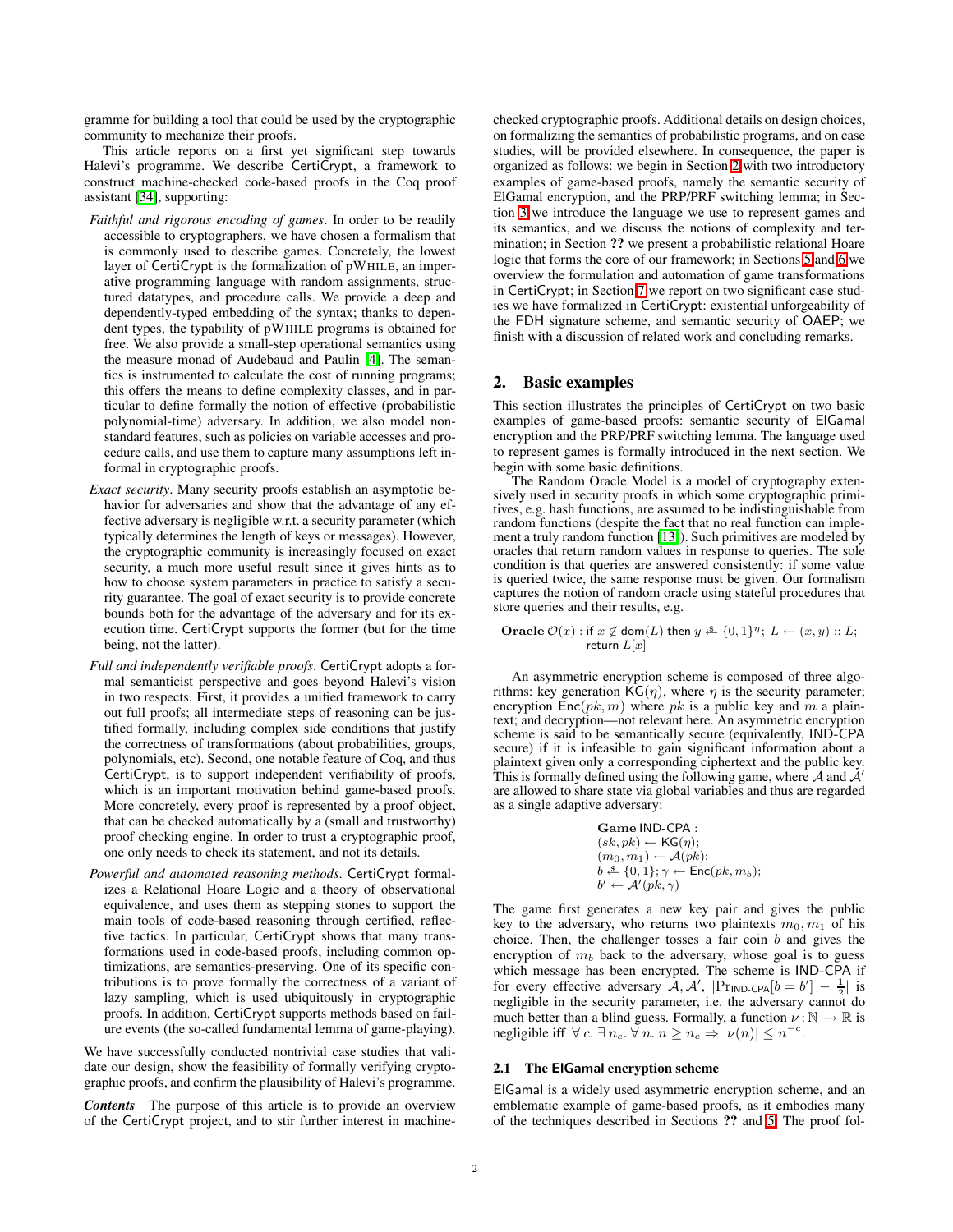

<span id="page-2-0"></span>**Figure 1.** Code-based proof of ElGamal semantic security

lows [\[31\]](#page-11-5); all games are defined in Fig. [1.](#page-2-0) Given a cyclic group of order q, and a generator q, we define:

- Key generation: KG()  $\stackrel{\text{def}}{=} x \stackrel{\ast}{\cdot} \mathbb{Z}_q$ ; return  $(x,g^x)$
- Encryption: Enc $(\alpha, m) \stackrel{\rm def}{=} y \, \stackrel{\rm def}{=} \, \mathbb{Z}_q;$  return  $(g^y, \alpha^y \times m)$

ElGamal is IND-CPA secure under the Decisional Diffie-Hellman (DDH) assumption, which states that it is hard to distinguish between triples of the form  $(g^x, g^y, g^{xy})$  and  $(g^x, g^y, g^z)$  where x, y, z are uniformly sampled in  $\mathbb{Z}_q$ . In our setting, DDH is formulated precisely by stating that for any polynomial-time and wellformed adversary  $\mathcal{B}$ ,  $|\text{Proph}_0[d] - \text{Proph}_1[d]|$  is negligible in the security parameter. Figure [1](#page-2-0) presents a high level view of the proof: the square boxes represent games, whereas the rounded boxes represent proof sketches of the transitions between games; the tactics that appear in these boxes hopefully have self-explanatory names, but are explained in more detail in Section [5.](#page-7-0) The rounded grey boxes represent proof sketches of side conditions that guarantee that the DDH assumption is correctly applied. The proof proceeds by constructing an adversary  $\beta$  against DDH such that the distribution of  $b = b'$  (i.e. d) after running the IND-CPA game ElGamal is exactly the same as the distribution of  $d$  after running  $DDH_0$ . Furthermore we show that the probability of  $d$  being true in  $DDH_1$ is  $\frac{1}{2}$  for the same adversary  $\tilde{B}$ . The proof is summarized by the following equations:

$$
|\Pr_{\text{ElGamal}}[b = b'] - \frac{1}{2}| = |\Pr_{\text{ElGamal}_0}[d] - \frac{1}{2}|
$$
(1)  
=  $|\Pr_{\text{DDH}_0}[d] - \frac{1}{2}|$ (2)  
=  $|\Pr_{\text{DDH}_0}[d] - \Pr_{\text{ElGamal}_2}[d]|$ (3)  
=  $|\Pr_{\text{DDH}_0}[d] - \Pr_{\text{ElGamal}_1}[d]|$ (4)  
=  $|\Pr_{\text{DDH}_0}[d] - \Pr_{\text{DDH}_1}[d]|$ (5)

Equation (1) is justified because ElGamal and ElGamal<sub>0</sub> induce the same distribution on d (ElGamal  $\simeq_d$  ElGamal<sub>0</sub>). To prove this, we inline the calls to KG and Enc, and then perform expression propagation and dead code elimination (ep, deadcode). At this point we are left with two almost identical games, except the sampling of  $y$  is done later in one game than in the other. The tactic swap is used to hoist instructions whenever is possible in order to obtain a common prefix, and allows us to hoist the sampling of  $y$  to the right place. We conclude by applying eqobs in that decides observational equivalence of a program with itself. Equations (2) and (5) are obtained similarly, while (3) holds because  $b^7$  is independent from the sampling of b in  $E[Gamal_2]$ . Finally, to prove equation (4) we begin by removing the common part of the two games with the exception of the instruction  $z \triangleq \mathbb{Z}_q$  (eqobs hd, eqobs tl). We then apply an algebraic property of cyclic groups (mult\_pad): when multiplying a uniformly distributed element of the group by another element, the result is uniformly distributed. This allows to prove that  $z \triangleq \mathbb{Z}_q$ ;  $\zeta \leftarrow g^z \times m_b$  and  $z \triangleq \mathbb{Z}_q$ ;  $\zeta \leftarrow g^z$  induce the same distribution on  $\zeta$ .

The proof concludes by applying the DDH assumption. We prove that the adversary  $\beta$  is strict probabilistic polynomial-time and well-formed (under the assumption that  $A$  and  $A'$  are so). The proof of the former condition is automated in CertiCrypt.

#### <span id="page-2-2"></span>**2.2 The PRP/PRF switching lemma**

In cryptographic proofs, particularly those dealing with blockciphers, it is often convenient to replace a pseudo-random permutation (PRP) by a pseudo-random function (PRF). The PRP/PRF switching lemma establishes that such a replacement does not change significantly the advantage of an effective adversary. In a code-based setting, the Switching Lemma states that

$$
|\mathrm{Pr}_{G_{\mathrm{PRP}}}[d] - \mathrm{Pr}_{G_{\mathrm{PRF}}}[d]| \le \frac{q(q-1)}{2^{n+1}}
$$

<span id="page-2-1"></span><sup>&</sup>lt;sup>1</sup> The security parameter, implicit in this presentation, determines this cyclic group by indexing a family of groups where the DDH problem is believed intractable.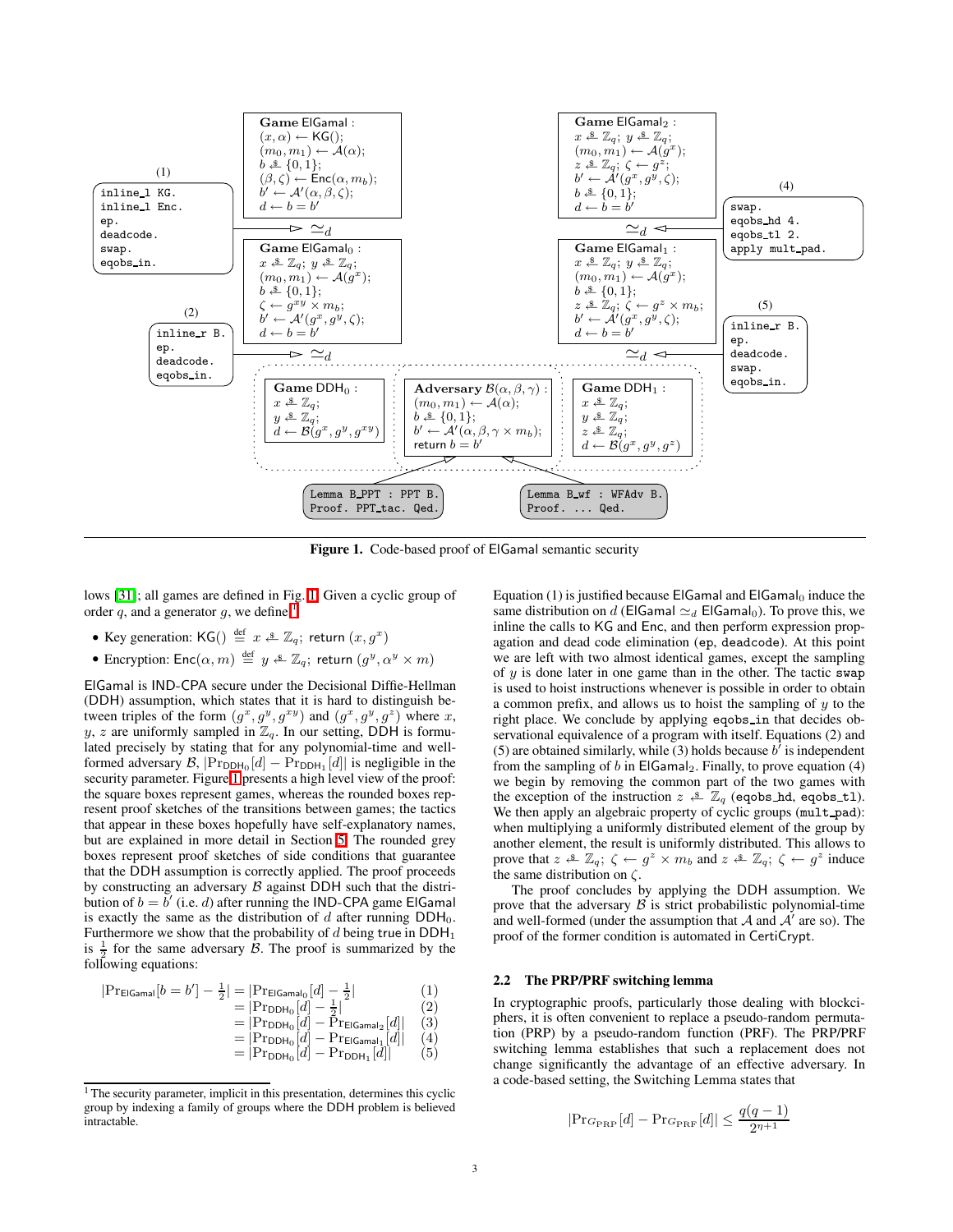≃<sup>d</sup> ≃<sup>d</sup> ≃<sup>L</sup> Game G<sup>Y</sup> PRF : Y ← [ ]; while |Y | < q do y ←\$ {0, 1} <sup>η</sup>; Y ← y :: Y Y <sup>∗</sup> ← Y ; L ← [ ]; d ← A() Oracle O(x) : if x 6∈ dom(L) then if 0 < |Y | then y ← hd(Y ); Y ← tl(Y ) else y ←\$ {0, 1} η; L ← (x, y) :: L return L[x] Game Gbad PRP : bad ← false; L ← [ ]; d ← A() Oracle O(x) : if x 6∈ dom(L) then y ←\$ {0, 1} η; if y ∈ img(L) then bad ← true; while y ∈ img(L) do y ←\$ {0, 1} η L ← (x, y) :: L return L[x] Game GPRP : L ← [ ]; d ← A() Oracle O(x) : if x 6∈ dom(L) then y ←\$ {0, 1} η; while y ∈ img(L) do y ←\$ {0, 1} η L ← (x, y) :: L return L[x] Game Gbad PRF : bad ← false; L ← [ ]; d ← A() Oracle O(x) : if x 6∈ dom(L) then y ←\$ {0, 1} η; if y ∈ img(L) then bad ← true L ← (x, y) :: L return L[x] Game GPRF : L ← [ ]; d ← A() Oracle O(x) : if x 6∈ dom(L) then y ←\$ {0, 1} η; L ← (x, y) :: L return L[x] By lazy sampling |PrGbad PRP [d] − PrGbad PRF [d]| ≤ PrGbad PRF [bad] By Fundamental Lemma

<span id="page-3-1"></span>**Figure 2.** Code-based proof of the PRP/PRF switching lemma

where games  $G_{\rm PRP}$  and  $G_{\rm PRF}$  give the adversary access to an oracle that represents a random permutation and a random function respectively, and where  $q$  bounds the number of oracle queries made by A.

The proof is split in two parts: the first part formalizes the intuition that the probability of the adversary outputting a given value is the same if a PRP is replaced by a PRF and no collisions are observed; it uses the Fundamental Lemma of game-playing (Lemma [2](#page-9-2) in Sec. [6\)](#page-9-0). The second part provides an upper bound to the probability of a collision; it uses lazy sampling (Lemma [1](#page-8-0) in Sec. [5.2\)](#page-8-1).

Figure [2](#page-3-1) provides a high-level view of the proof. To apply the Fundamental Lemma, we introduce in the game  $G_{\text{PRF}}$  a variable bad that is set to true whenever a collision is found; we reformulate  $G_{\text{PRP}}$  accordingly to be syntactically equal until bad is set. Using deadcode to eliminate the variable bad, we show that the resulting games  $G_{\rm PRF}^{\rm bad}$  and  $G_{\rm PRP}^{\rm bad}$  are just semantics preserving reformulations of the games  $G_{\text{PRF}}$  and  $G_{\text{PRP}}$  respectively. Then, we apply the Fundamental Lemma to conclude that the difference in the probability of  $d = \text{true}$  between the two games is at most the probability of bad being set to true in game  $G^{\texttt{bad}}_{\texttt{PRF}}$ .

We then prove that the probability of bad being set to true in game  $G_{\text{PRF}}^{\text{bad}}$  is upper bounded by the probability of an element appearing twice in the range of  $L$  in  $G_{\text{PRF}}$ . The proof uses the Relational Hoare Logic and Lemma  $(\leq_{\mathbb{I}})$  of Section ?? with the following postcondition: if bad is set in  $G_{\text{PRF}}^{\text{bad}}$  then some element appears twice in the range of  $L$  in  $G_{\text{PRF}}$ . Next, we introduce a game  $G_{\text{PRF}}^{Y}$  where the answer to the first q queries to the oracle are sampled at the beginning of the game and stored in a list  $Y$ . Using lazy sampling, we prove by induction on  $q$  that the game  $G_{\text{PRF}}$  is equivalent to  $G_{\text{PRF}}^{Y}$  w.r.t L. Finally, we bound the probability of having a collision in L in  $G_{\rm PRF}^Y$ . To that end, we prove that any collision in  $L$  is also present in  $Y^*$  provided the length of  $L$  is less than or equal to  $q$  (we use  $Y^*$  as a *ghost* variable to store the value of  $Y$  after being initialized). We conclude by bounding the probability of sampling some value twice in Y by  $\frac{q(q-1)}{2^{n+1}}$ .

## <span id="page-3-0"></span>**3. Games as programs**

The essence of code-based cryptographic proofs is to express in a unified semantic framework games, hypotheses, and results. This semanticist perspective allows a precise specification of the interaction between the adversary and the challenger in a game, and to readily answer questions as: Which oracles does the adversary have access to? Can the adversary read/write this variable? How many queries the adversary can make to a given oracle? What is the length of a bitstring returned by the adversary? Can the adver-

sary repeat a query? Furthermore, other notions such as probabilistic polynomial-time complexity or termination fit naturally in the same framework and complete the specification of adversaries and games.

## **3.1 The pWHILE language**

Games are formalized in pWHILE, a probabilistic imperative language with procedure calls. Given a set  $V$  of variable identifiers, a set  $P$  of procedure identifiers, a set  $E$  of expressions, and a set D of *distribution expressions*, the set of commands can be defined inductively by the clauses:

| $\mathcal{I}$ | ::= | $\mathcal{V} \leftarrow \mathcal{E}$ | assignment<br>random sampling<br>if $\mathcal{E}$ then $\mathcal{C}$ else $\mathcal{C}$ | conditional<br>while $\mathcal{E}$ do $\mathcal{C}$ | while loop<br>$\mathcal{V} \leftarrow \mathcal{P}(\mathcal{E}, \ldots, \mathcal{E})$ | procedure call<br>nop<br>sequence |
|---------------|-----|--------------------------------------|-----------------------------------------------------------------------------------------|-----------------------------------------------------|--------------------------------------------------------------------------------------|-----------------------------------|
|---------------|-----|--------------------------------------|-----------------------------------------------------------------------------------------|-----------------------------------------------------|--------------------------------------------------------------------------------------|-----------------------------------|

Rather than adopting the above definition, we impose that programs in pWHILE are typed. Thus,  $x \leftarrow e$  is well-formed only if the types of x and e coincide, and if e then  $c_1$  else  $c_2$  is well-formed only if e is a boolean expression. In practice, we assume that variables and values are typed, and define a dependently typed syntax of programs. An immediate benefit of using dependent types is that the type system of Coq ensures for free the well-typedness of expressions and commands. Although the formalization is carefully designed for being extensible w.r.t. user-defined types and operators (and we do exploit this in practice), it is sufficient for the purpose of this paper to consider an instance in which values are booleans, bitstrings, natural numbers, pairs, lists, and elements of a cyclic group. Similarly, we instantiate  $D$  so that values can be uniformly sampled from the set of booleans, natural intervals of the form  $[0..n]$ , and bitstrings of a certain length. It is important to note that the formalization of expressions is not restricted to many-sorted algebra: we make a critical use of dependent types to record the length of bitstrings. This is used e.g. in the definition of the IND-CPA game for OAEP in Sec. [7.2](#page-10-0) to constrain the adversary to return two bitstrings of equal length.

**Definition 1** (Program)**.** *A program consists of a command and an environment, which maps a procedure identifier to its declaration, consisting of its formal parameters, its body, and a return expression (we use an explicit* return *when writing games, though),*

 $\mathsf{decl} \stackrel{\mathit{def}}{=} \{\mathit{params} : \mathit{list} \ \mathcal{V}; \ \mathit{body} : \mathcal{C}; \ \mathit{re} : \mathcal{E}\} \ .$ 

*The environment specifies the type of the parameters and the return expression, so that procedure calls are always well-typed.*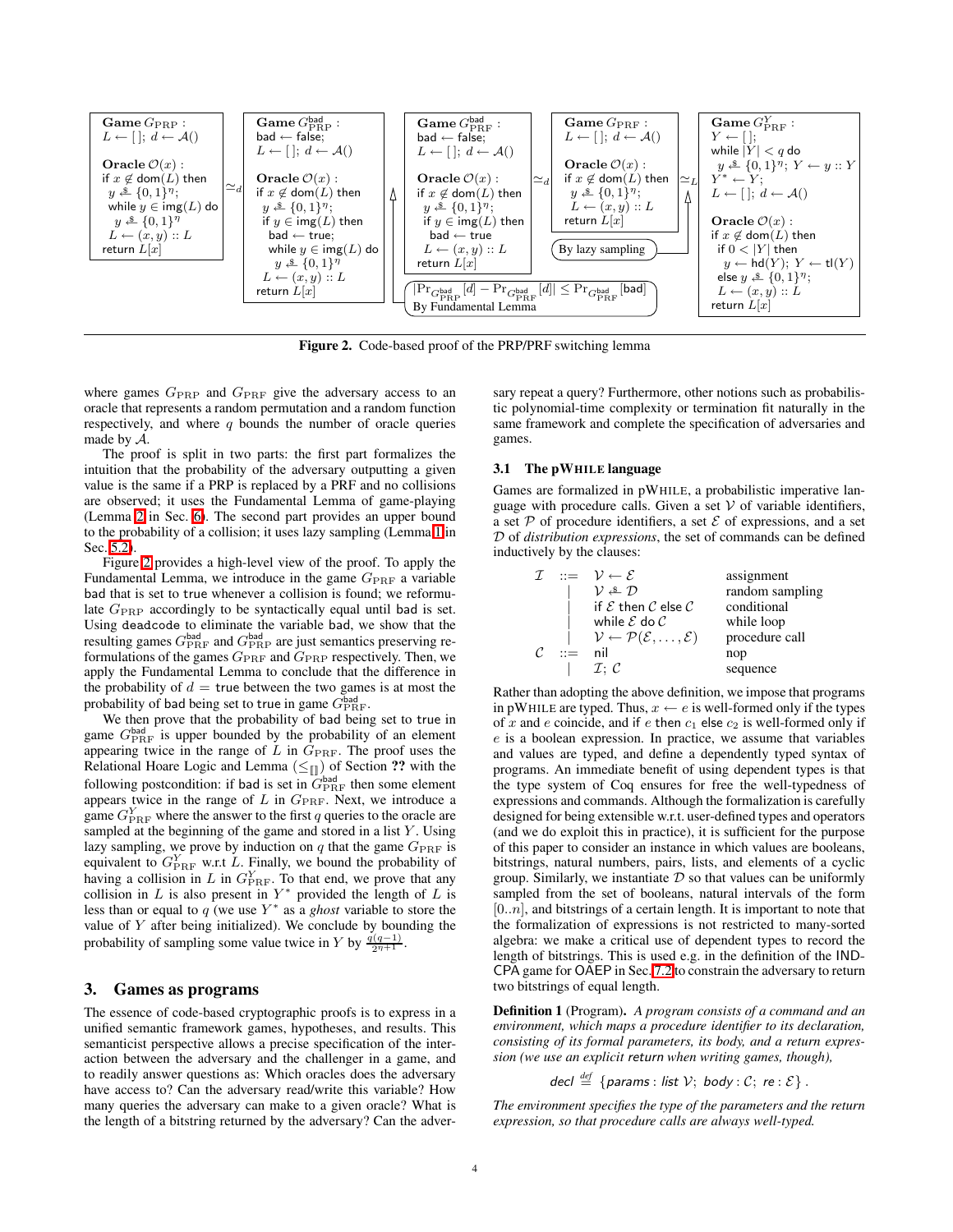In a typical formalization, the environment will map procedures to closed commands, with the exception of the adversaries whose code is unknown, and thus modeled by variables of type  $C$ . This is a standard trick to deal with uninterpreted functions in a deep embedding. In the remainder of this section we assume an environment  $E$ implicitly given.

In the rest of this paper we let  $c_i$  range over C;  $x_i$  over V;  $e_i$ over  $\mathcal{E}$ ;  $d_i$  over  $\mathcal{D}$ ; and  $G_i$  over programs. The operator  $\oplus$  denotes the bitwise exclusive or on bitstrings of equal length, and  $\parallel$  the concatenation of two bitstrings.

## **3.2 Operational semantics**

Programs in pWHILE are given a small-step semantics using the measure monad  $M(X)$ , whose type constructor is defined as

$$
M(X) \stackrel{\text{def}}{=} (X \to [0,1]) \to [0,1]
$$

and whose operators unit and bind are defined as

$$
\begin{array}{rl} \mathsf{unit} &\colon& X \to M(X) \stackrel{\mathrm{def}}{=} \lambda x. \; \lambda f. \; f \; x \\ \mathsf{bind} &\colon& M(X) \to (X \to M(Y)) \to M(Y) \\ \stackrel{\mathrm{def}}{=} & \lambda \mu. \; \lambda M. \; \lambda f. \; \mu(\lambda \; x. \; M \; x \; f) \end{array}
$$

The monad  $M(X)$  was proposed by Audebaud and Paulin [\[4\]](#page-11-7) as a variant of the expectation monad used by Ramsey and Pfeffer [\[27\]](#page-11-9), and builds on earlier work by Kozen [\[22\]](#page-11-10). The formalization of the semantics heavily relies on Paulin's axiomatization in Coq of the  $[0, 1]$  real interval—for our purposes, it has been necessary to add division to the library.

The semantics of commands and expressions are defined relative to a given memory, i.e. a mapping from variables to values. We let  $M$  denote the set of memories. Expressions are deterministic; their semantics is standard and given by a function  $\lbrack \cdot \rbrack_{\rm expr}$ , that evaluates an expression in a given memory and returns a value. The semantics of distribution expressions is given by a function  $\lceil \cdot \rceil_{\text{distr}}$ . For a distribution expression d of type T, we have that  $[[d]]_{\text{distr}}$  :  $\mathcal{M} \rightarrow M(X)$ , where X is the interpretation of type T. For instance, in the previous section we have used  $\{0, 1\}^{\eta}$  to denote the uniform distribution on bitstrings of length  $\eta$  (the security parameter), formally, we have  $\llbracket \{0,1\}^{\eta} \rrbracket_{\text{distr}} \stackrel{\text{def}}{=} \lambda m f. \sum_{bs \in \{0,1\}^{\eta}} \frac{1}{2^{\eta}} f(\text{bs}).$  Thanks to dependent types, the semantics of expressions and distribution expressions is total. In the following, and whenever there is no confusion, we will drop the subscripts in  $\llbracket \cdot \rrbracket_{\text{expr}}$  and  $\llbracket \cdot \rrbracket_{\text{distr}}$ .

The semantics of commands relates a deterministic state to a (sub-)probability distribution over deterministic states and uses a frame stack to deal with procedure calls. Formally, a deterministic state is a triple consisting of the current command  $c : \mathcal{C}$ , a memory  $m$ : M, and a frame stack F : list frame. We let S denote the set of deterministic states. One step execution  $\llbracket \cdot \rrbracket^1 : \mathcal{S} \to M(\mathcal{S})$ is defined by the rules of Fig. [3.](#page-5-0) In the figure, we use  $a \rightsquigarrow b$  as a notation for  $\llbracket a \rrbracket^1 = b$  and loc and glob to project memories on local and global variables respectively.

We briefly comment on the transition rules for calling a procedure (3rd rule) and returning from a call (2nd rule). Upon a call, a new frame is appended to the stack, containing the destination variable, the return expression of the called procedure, the continuation to the call, and the local memory of the caller. The state resulting from the call contains the body of the called procedure, the global part of the memory, a local memory initialized to map the formal parameters to the value of the actual parameters just before the call, and the updated stack. When returning from a call with a non-empty stack, the top frame is popped, the return expression is evaluated and the resulting value is assigned to the destination variable after previously restoring the local memory of the caller; the continuation taken from the frame becomes the current command. If the stack is empty when returning from a call, the execution of the program terminates and the final state is embedded into the monad using the unit operator.

Using the monadic constructions, one can define an  $n$ -step execution function  $\lbrack \cdot \rbrack_n$ :

$$
[\![s]\!]_0 \stackrel{\text{def}}{=} \text{unit } s \qquad [\![s]\!]_{n+1} \stackrel{\text{def}}{=} \text{bind } [\![s]\!]_n [\![\cdot]\!]^1
$$

Finally, the denotation of a command  $c$  in an initial memory  $m$  is defined to be the (limit) distribution of reachable final memories:

 $\llbracket c \rrbracket m : M(\mathcal{M}) \stackrel{\text{def}}{=} \lambda f. \text{ sup } \{ \llbracket (c, m, [\ ]) \rrbracket_n f|_{\text{final}} \mid n \in \mathbb{N} \}$ 

where  $f|_{\text{final}} : \mathcal{S} \to [0, 1]$  is the function that when applied to a state  $(c, m, F)$  gives  $f(m)$  if it is a final state and 0 otherwise. Since the sequence  $[(c, m, [])]_n$  f  $|_{\text{final}}$  is increasing and upper bounded by 1, this least upper bound always exists and corresponds to the limit of the sequence.

We have shown that the semantics is discrete, we use this to apply a variant of Fubini's theorem for proving the rules [R-Comp] and [R-Trans] in the next section.

*Computing probabilities* The advantage of using this monadic semantics is that, if we use an arbitrary function as a continuation to the denotation of a program, what we get (for free) as a result is its expected value w.r.t. the distribution of final memories. In particular, we can compute the probability of an event A in the distribution obtained after executing a command  $c$  in an initial memory  $m$  by measuring its characteristic function  $1\!\!1_A$ :  $\Pr_{c,m}[A] \stackrel{\text{def}}{=} [c] \; m \; 1\!\!1_A$ . For instance, one can verify that the denotation of  $x \triangleq [0..1]$ ;  $y \triangleq [0..1]$  in the memory m is

$$
\lambda f \cdot \frac{1}{4}(f(m\{0,0/x,y\}) + f(m\{0,1/x,y\})+f(m\{1,0/x,y\}) + f(m\{1,1/x,y\}))
$$

and conclude that the probability of the event  $x \leq y$  after executing the command above is  $\frac{3}{4}$ .

#### <span id="page-4-0"></span>**3.3 Probabilistic polynomial-time programs**

In general, cryptographic proofs reason about effective adversaries, which can only use a polynomially bounded number of resources. The complexity notion that captures this intuition, and which is pervasive in cryptographic proofs, is that of *strict probabilistic polynomial-time*. Concretely, a program is said to be strict probabilistic polynomial-time (PPT) whenever there exists a polynomial bound (on some security parameter  $\eta$ ) on the cost of each possible execution, regardless of the outcome of its coin tosses. Otherwise said, a probabilistic program is PPT whenever the same program, seen as a non-deterministic program, terminates and the cost of each possible run is bounded by a polynomial.

Termination and efficiency are orthogonal. Consider, for instance, the following two programs:

$$
b \leftarrow \text{true}; \text{while } b \text{ do } b \stackrel{\text{g}}{\leftarrow} \{0, 1\}
$$
  

$$
b \stackrel{\text{g}}{\leftarrow} \{0, 1\}; \text{if } b \text{ then while true do nil}
$$

The former terminates with probability 1 (it terminates within  $n$ iterations with probability  $1 - 2^{-n}$ ), but may take an arbitrarily large number of iterations to terminate. The latter terminates with probability  $\frac{1}{2}$ , but when it does, it takes only a constant time. We deal with termination and efficiency separately.

**Definition 2** (Termination)**.** *The probability that a program* c *terminates starting from an initial memory* m *is*  $\llbracket c \rrbracket$  m  $\mathbb{1}_{true}$ *. We say that a program* c *is absolutely terminating, and note it* Lossless(c)*, iff it terminates with probability 1 in any initial memory.*

To deal with efficiency, we non-intrusively instrument the semantics of our language to compute the cost of running a program. The instrumented semantics ranges over  $M(M \times N)$  instead of simply  $M(\mathcal{M})$ . We recall that our semantics is implicitly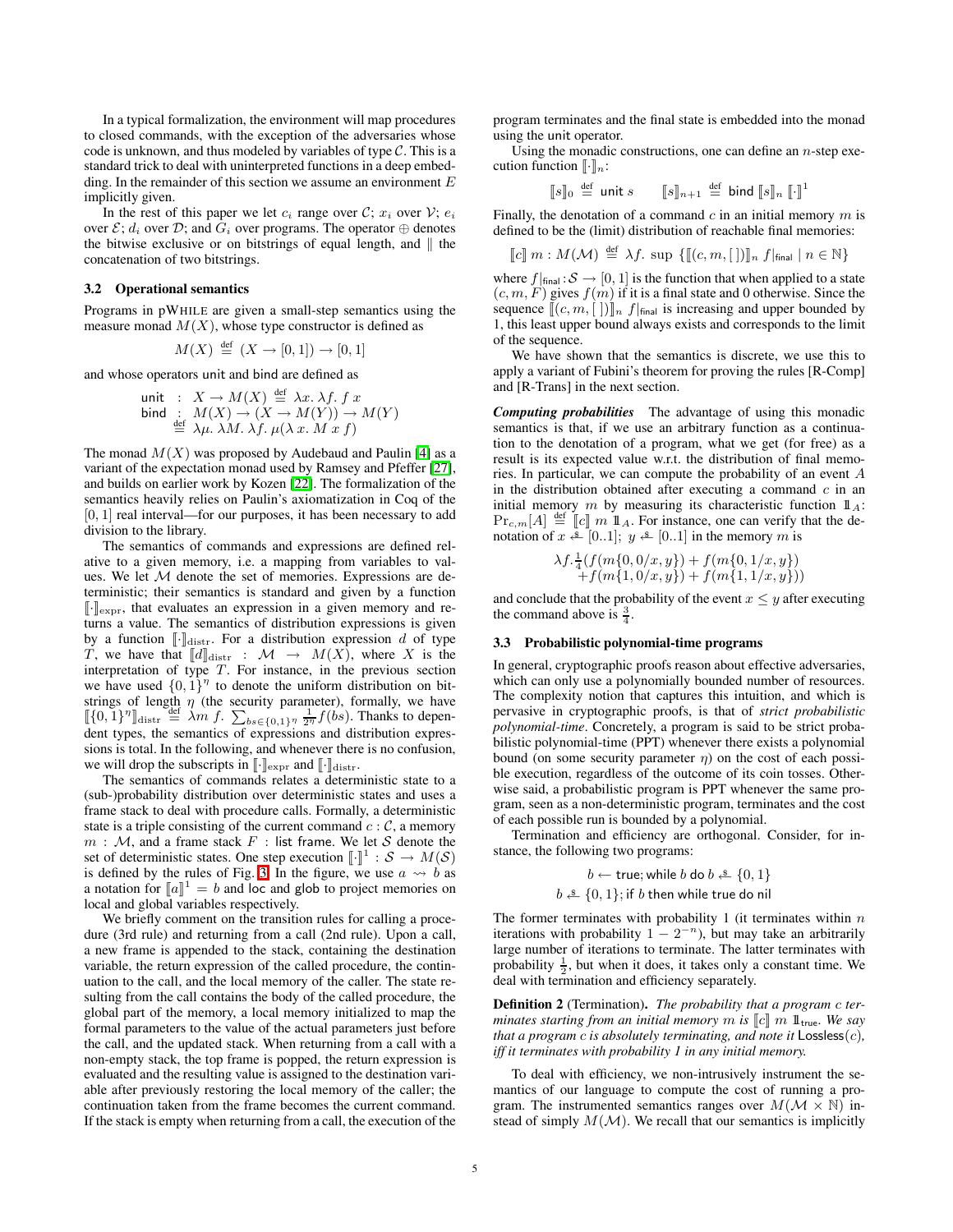$$
\begin{array}{cccc} (\mathsf{nil},m,[\,]) & \leadsto & \mathsf{unit}\ (\mathsf{nil},m,[\,]) \\ & (\mathsf{nil},m,(x,e,c,l)::F) & \leadsto & \mathsf{unit}\ (c,(l,m.\mathsf{glob})\{\llbracket e \rrbracket\ m/x\},F) \\ & (x \leftarrow p(\vec{e});\,c,m,F) & \leadsto & \mathsf{unit}\ (E(p).\mathsf{body},(\emptyset\{\llbracket \vec{e} \rrbracket\ m/E(p).\mathsf{params}\},m.\mathsf{glob}), (x,E(p).\mathsf{re},c,m.\mathsf{loc})::F) \\ & (\text{if } e \text{ then } c_1 \text{ else } c_2;\ c,m,F) & \leadsto & \mathsf{unit}\ (c_1;\,c,m,F) & \text{if } \llbracket e \rrbracket\ m=\mathsf{true} \\ & (\text{while } e \text{ do } c;\ c',m,F) & \leadsto & \mathsf{unit}\ (c;\ \text{while } e \text{ do } c;\ c',m,F) & \text{if } \llbracket e \rrbracket\ m=\mathsf{false} \\ & (\text{while } e \text{ do } c;\ c',m,F) & \leadsto & \mathsf{unit}\ (c',m,F) & \text{if } \llbracket e \rrbracket\ m=\mathsf{false} \\ & (x \leftarrow e;\ c,m,F) & \leadsto & \mathsf{unit}\ (c,m\{\llbracket e \rrbracket\ m/x\},F) \\ & (x \triangleq d;\ c,m,F) & \leadsto & \mathsf{bind}\ (\llbracket d \rrbracket\ m)(\lambda v.\ \text{unit}\ (c,m\{\nu/x\},F)) \end{array}
$$

<span id="page-5-0"></span>**Figure 3.** Probabilistic semantics of pWHILE programs

parametrized by a security parameter  $\eta$ , on which we base our notion of complexity.

**Definition 3** (Polynomially bounded distribution)**.** *We say that a distribution*  $\mu$  :  $M(M \times N)$  *is*  $(p, q)$ *-bounded, where p and q are polynomials, whenever for every* (m, n) *occurring with nonzero probability in* µ*, the size of every value in the memory* m *is bounded by*  $p(\eta)$  *and the cost n is bounded by*  $q(\eta)$ *. This notion is formally defined by means of the* range *predicate introduced in Sec.* **??***.*

**Definition 4** (Strict probabilistic polynomial-time program)**.** *A program* c *is strict probabilistic polynomial-time (PPT) iff it terminates absolutely, and there exist polynomial transformers* F, G *such that for every*  $(p, q)$ -bounded distribution  $\mu$ , the distribution (bind  $\mu$  [c]) *is* ( $F(p)$ ,  $q$  +  $G(p)$ )*-bounded.* 

We can recover some intuition by taking  $\mu = \text{unit} (m, 0)$  in the above definition. In this case, we may paraphrase the condition as follows: if the size of values in  $m$  is bounded by some polynomial  $p$ , and an execution of the program in  $m$  terminates with non-zero probability in memory  $m'$ , then the size of values in  $m'$  is bounded by the polynomial  $F(p)$ , and the cost of the execution is bounded by the polynomial  $G(p)$ . It is in this latter polynomial that bounds the cost of executing the program that we are ultimately interested. The increased complexity in the definition is required for proving compositionality results (e.g. the sequential composition of two PPT programs results in a PPT program).

Although our formalizations of termination and efficiency rely on semantic definitions, it is not necessary for users to reason directly about the semantics of a program to prove it meets those definitions. CertiCrypt implements a certified algorithm showing that every program without loops and recursive calls is lossless.[2](#page-5-1) CertiCrypt also provides another algorithm that, together with the first, establishes that a program is PPT provided that, additionally, the program does not contain expressions that might generate values of superpolynomial size or take a superpolynomial time when evaluated in a polynomially bounded memory.

## **3.4 Adversaries**

In order to reason formally about security, we make explicit which variables and procedures are accessible to adversaries, and provide a simple analysis to check whether an adversary respects its policy. Given a set of procedure identifiers  $\mathcal O$  (the procedures that may be called by the adversary), and sets of global variables  $\mathcal{G}_{\mathcal{A}}$  (those

| $I \vdash i : I' \quad I' \vdash c : O$<br>$I \vdash \mathsf{nil}: I$<br>$I \vdash i$ ; c:O                                                                                 |
|-----------------------------------------------------------------------------------------------------------------------------------------------------------------------------|
| Writable $(x)$ fv $(d) \subseteq I$<br>Writable $(x)$ fv $(e) \subseteq I$                                                                                                  |
| $I \vdash x \leftarrow e : I \cup \{x\}$<br>$I \vdash x \triangleleft d : I \cup \{x\}$                                                                                     |
| $f_v(e) \subseteq I$ $I \vdash c_i : O_i$ $i = 1, 2$ $f_v(e) \subseteq I$ $I \vdash c : I$                                                                                  |
| $I \vdash$ if e then $c_1$ else $c_2 \colon O_1 \cap O_2$ $I \vdash \overline{\text{while } e \text{ do } c \colon I}$                                                      |
| $f_v(\vec{e}) \subseteq I$ Writable $(x)$ $o \in \mathcal{O}$                                                                                                               |
| $I \vdash x \leftarrow o(\vec{e}): I \cup \{x\}$                                                                                                                            |
| $f_v(\vec{e}) \subseteq I$ Writable $(x)$ $\mathcal{A} \notin \mathcal{O}$ $\vdash_{wf} \mathcal{A}$                                                                        |
| $I \vdash x \leftarrow \mathcal{A}(\vec{e}): I \cup \{x\}$                                                                                                                  |
| $\mathcal{G}_{\mathcal{A}} \cup \mathcal{G}_{\text{ro}} \cup \mathcal{A}_{E}$ .params $\vdash \mathcal{A}_{E}$ .body: $O$ fv $(\mathcal{A}_{E}$ .re) $\subseteq O$          |
| $\vdash_{\text{wf}} A$<br>Writable(x) $\stackrel{\text{def}}{=}$ Local(x) $\forall x \in \mathcal{G}_\mathcal{A}$ $\mathcal{A}_E \stackrel{\text{def}}{=} E(\mathcal{A})$ . |

<span id="page-5-2"></span>**Figure 4.** Static analysis for well-formedness of adversaries

that can be read and written by the adversary) and  $G_{\text{ro}}$  (those that the adversary can only read), we say that an adversary  $A$  is wellformed in an environment E if the judgment  $\vdash_{\text{wf}} A$  can be derived using the rules in Fig. [4.](#page-5-2) These rules guarantee that each time a variable is written by the adversary, the adversary has the right to do so; and that each time a variable is read by the adversary, it is either a global variable in  $\mathcal{G}_{A} \cup \mathcal{G}_{\text{ro}}$  or a local variable previously initialized. A well-formed adversary is free to call oracles, but any other procedure it calls must be a well-formed adversary itself.

Additional constraints may be imposed on adversaries. For example, exact security proofs usually impose an upper bound to the number of calls adversaries can make to a given oracle, whereas for some properties such as IND-CCA2 there are some restrictions on the parameters with which the oracles may be called. Likewise, some proofs impose extra conditions such as forbidding repeated or malformed queries. These kinds of properties can be formalized using lists that record the oracle calls, and verifying as postcondition that the calls were legitimate.

# **4. Relational Hoare Logic**

Shoup [\[31\]](#page-11-5) classifies proof steps into three categories: transitions based on indistinguishability—which typically involve applying a security hypothesis, e.g. the DDH assumption—; transitions based on failure events—which typically amount to bound the probability of bad, as in the Switching Lemma—; and bridging steps—which correspond to replacing or reorganizing code in a way that is not observable by adversaries. In some circumstances, a bridging transition from  $G_1$  to  $G_2$  may replace a program fragment P by another fragment  $P'$  observationally equivalent to  $P$ . In general, however,

<span id="page-5-1"></span><sup>&</sup>lt;sup>2</sup>It is of course a weak result in terms of termination of probabilistic programs, but nevertheless sufficient as regards cryptographic applications. Extending our formalization to a certified termination analysis for loops is interesting, but orthogonal to our main goals, and left for future work.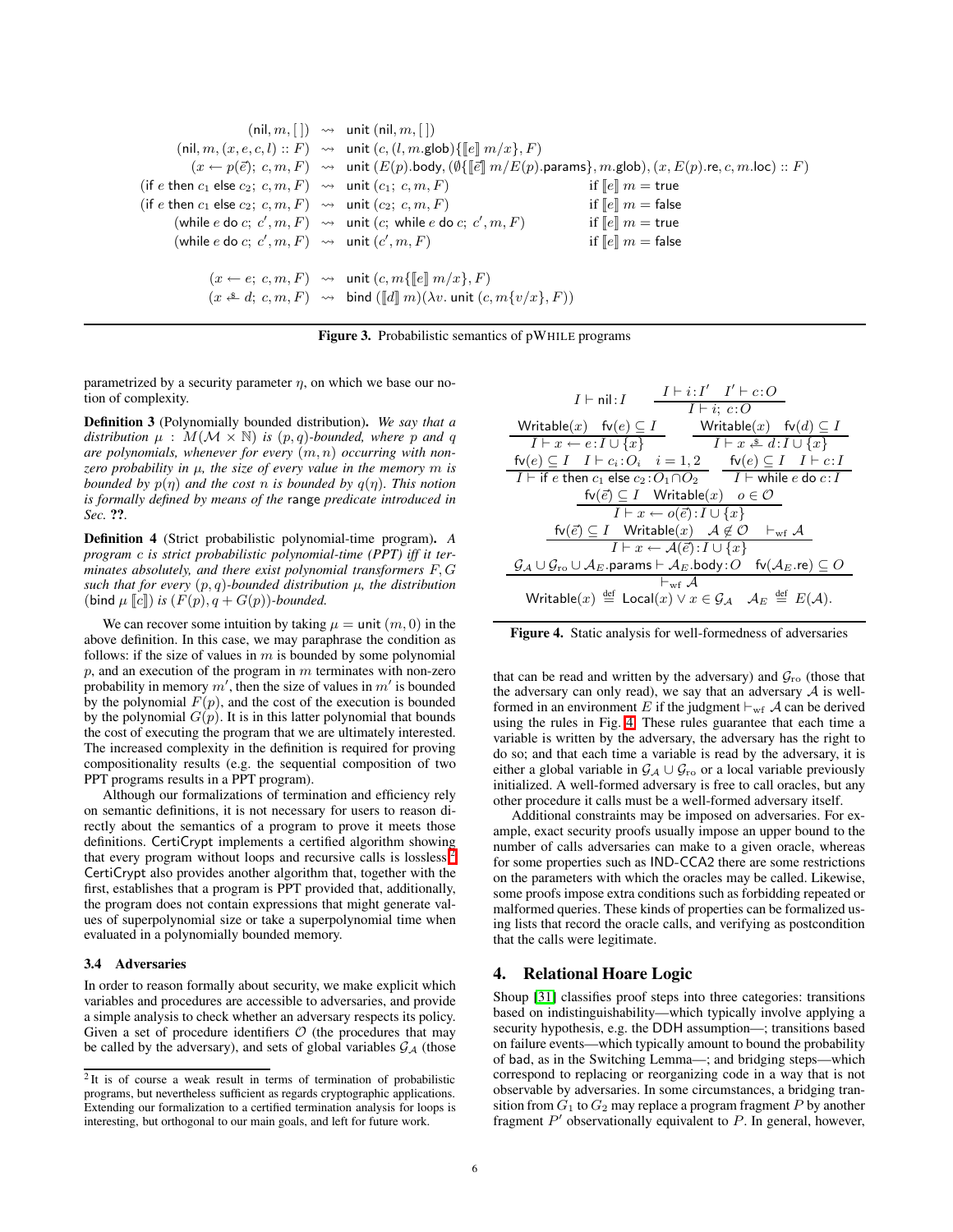$P$  and  $P'$  are only observationally equivalent in the context where the replacement is done. Such transitions are supported through a relational Hoare logic, that generalizes observational equivalence through preconditions and postconditions which we use to characterize the context where the replacement is valid. Besides, we use relational Hoare logic to establish (in)equalities between probabilities of two events, as shown by the lemmas (= $_{\text{[T]}}$ ) and ( $\leq_{\text{[T]}}$ ) below, and to establish program invariants, e.g. in the proof of the Switching Lemma in Sec. [2.2.](#page-2-2)

#### **4.1 Probabilistic Relational Hoare Logic (pRHL)**

Our logic pRHL elaborates on and extends to probabilistic programs Benton's Relational Hoare Logic [\[9\]](#page-11-11). Benton's logic uses judgments of the form  $\vdash G_1 \sim G_2 : \Psi \Rightarrow \Phi$ , and relates the evaluation of a program  $G_1$  to the evaluation of a program  $G_2$  w.r.t. a precondition  $\Psi$  and a postcondition  $\Phi$ , both defined as relations on deterministic states. Such a judgment states that for any initial memories  $m_1$  and  $m_2$  satisfying the precondition  $m_1 \Psi m_2$ , if the evaluations of  $G_1$  in  $m_1$  and  $G_2$  in  $m_2$  terminate with final memories  $m'_1$  and  $m'_2$  respectively, then  $m'_1 \Phi m'_2$  holds. In a probabilistic setting, the evaluation of a program w.r.t. an initial memory yields a (sub-)distribution. In order to give a meaning to the above judgment, one therefore needs to lift relations over memories into relations over distributions.<sup>[3](#page-6-0)</sup> We follow early work on probabilistic bisimulations [\[21\]](#page-11-12). The lifting to distributions of a unary predicate P and of a binary relation  $\Phi$  are respectively defined as

range 
$$
P \mu \stackrel{\text{def}}{=} \forall f. (\forall a. P \ a \Rightarrow f \ a = 0) \Rightarrow \mu f = 0
$$
  
 $\mu_1 \sim_{\Phi} \mu_2 \stackrel{\text{def}}{=} \exists \mu. \pi_1(\mu) = \mu_1 \wedge \pi_2(\mu) = \mu_2 \wedge \text{range } \Phi \mu$ 

where the projections of  $\mu$  are defined as

$$
\pi_1(\mu) \stackrel{\text{def}}{=} \text{bind } \mu\left(\lambda(x,y) . \text{unit } x\right) \enspace \pi_2(\mu) \stackrel{\text{def}}{=} \text{bind } \mu\left(\lambda(x,y) . \text{unit } y\right)
$$

This way of lifting relations over memories to relations over distributions is a generalization to arbitrary relations of the definition of Sabelfeld and Sands [\[29\]](#page-11-13). Their definition applies only to PERs, whereas our definition applies to arbitrary relations. Nevertheless, both definitions coincide for PERs as established by Jonsson, Larsen and Yi [\[21\]](#page-11-12).

**Definition 5** (pRHL judgments). *Programs*  $G_1$  *and*  $G_2$  *are equivalent w.r.t. precondition* Ψ *and postcondition* Φ *iff*

$$
\models G_1 \sim G_2 : \Psi \Rightarrow \Phi \stackrel{\text{def}}{=} \newline \forall m_1 m_2. m_1 \Psi m_2 \Rightarrow [[G_1]] m_1 \sim_{\Phi} [[G_2]] m_2
$$

Our approach slightly departs from Benton's: rather than defining the rules for pRHL and proving them sound w.r.t. the meaning of judgments, we place ourselves in a semantic setting and derive the rules as lemmas. This allows to easily extend the system by deriving extra rules, or even to resort to the semantic definition if the system turns out to be insufficient.

Figure [5](#page-7-1) gathers some representative derived rules. To improve readability, in the figure and in the remainder of the paper we let  $e\langle i \rangle$  denote  $\lambda m_1$   $m_2$ .  $\llbracket e \rrbracket m_i = \text{true}$ , where e is a boolean expression. As pRHL allows for arbitrary relations, we freely use higher-order logic; in particular, PER and SYM are predicates over relations that stand for *partial equivalence relation* and *symmetric relation* respectively. There are two points worth noting. First, most rules admit, in addition to their symmetrical version of Fig. [5,](#page-7-1) onesided (left and right) variants, e.g. for assignments

$$
\frac{m_1 \Phi' m_2 \stackrel{\text{def}}{=} (m_1 \{ [\![ e_1 ]\!] m_1 / x_1 \}) \Phi m_2}{\models E_1, x_1 \leftarrow e_1 \sim E_2, \text{nil} : \Phi' \Rightarrow \Phi}
$$

Second, some rules of pRHL do not appear in RHL, or generalize existing rules. The rule [R-Case] allows to do a case analysis on the evaluation of an arbitrary relation in the initial memories. Together with simple rules in the spirit of

$$
\vDash E_1, c_1 \sim E_2, c : \Psi \wedge e\langle 1 \rangle \Rightarrow \Phi
$$
  

$$
\vDash E_1, \text{if } e \text{ then } c_1 \text{ else } c_2 \sim E_2, c : \Psi \wedge e\langle 1 \rangle \Rightarrow \Phi
$$

it subsumes [R-Cond] and allows to prove judgments that would otherwise not be derivable, such as the equivalence between (if e then  $c_1$  else  $c_2$ ) and (if  $\neg e$  then  $c_2$  else  $c_1$ ). We also use [R-Case] to prove the correctness of dataflow analyses that exploit the information provided by entering branches.

In addition, we often use the rule [R-Inv] that generalizes the rule [R-Sym] to inverse of relations

$$
\frac{\vDash G_1 \sim G_2 : \Psi \Rightarrow \Phi}{\vDash G_2 \sim G_1 : \Psi^{-1} \Rightarrow \Phi^{-1}}[\text{R-Inv}]
$$

and we make an extensive use of the rule [R-Comp] that generalizes the rule  $[R-Tr]$  to composition of relations<sup>[4](#page-6-1)</sup>

$$
\frac{\vDash G_1 \sim G : \Psi' \Rightarrow \Phi' \quad \vDash G \sim G_2 : \Psi'' \Rightarrow \Phi''}{\vDash G_1 \sim G_2 : \Psi' \circ \Psi'' \Rightarrow \Phi' \circ \Phi''}[\text{R-Comp}]
$$

The benefits of the rule [R-Comp], as opposed to [R-Tr], are illustrated by considering "independent" preconditions and postconditions of the form

$$
\Psi \stackrel{\text{def}}{=} \lambda x y . \Psi_1 x \wedge \Psi_2 y \qquad \qquad \Phi \stackrel{\text{def}}{=} \lambda x y . \Phi_1 x \wedge \Phi_2 y
$$

In order to apply the rule [R-Tr] to  $G_1$  and  $G_2$ , we are essentially forced to have  $\Psi_1 = \Psi_2$  and  $\Phi_1 = \Phi_2$ , and furthermore we must also choose the same pre and postcondition for the intermediate game  $G$ . This constraint makes the rule  $[R-Tr]$  impractical, we use instead the rule [R-Comp] to introduce intermediate games that do not satisfy the same specification as  $G_1$  or  $G_2$ .

The rule [R-Rand] is also (obviously) not present in RHL. Let  $\mathbb{I}_x \stackrel{\text{def}}{=} (\lambda v \cdot \text{if } x = v \text{ then } 1 \text{ else } 0),$  and define the support of a distribution, supp( $\llbracket d \rrbracket m$ ), by the clause

$$
v \in \text{supp}([\![d]\!]) \, m) \Leftrightarrow [\![d]\!]) \, m \, \mathbb{I}_v \neq 0
$$

Finally, let  $\llbracket d_1 \rrbracket m_1 =_g \llbracket d_2 \rrbracket m_2$  iff there exists a set X and a bijection  $g: X \to \tilde{X}$  such that  $\text{supp}([\![d_1]\!]) m_1) = \text{supp}([\![d_2]\!]) m_2 = X$ and  $\llbracket d_1 \rrbracket m_1 \rrbracket_a = \llbracket d_2 \rrbracket m_2 \rrbracket_{(g, a)}$  for all a in X. To apply rule [R-Rand], it is necessary to exhibit a function  $f$  such that for all memories  $m_1$  and  $m_2$ ,  $\llbracket d_1 \rrbracket m_1 =_{f m_1 m_2} \llbracket d_2 \rrbracket m_2$ . Thus, if  $d_1 = d_2 = [0..n]$  for some constant n, and we take f to be the identity function, the premise simplifies to the expected,

$$
m_1 \Psi m_2 \stackrel{\text{def}}{=} \forall v \in [0..n]. (m_1 \{v/x_1\}) \Phi (m_2 \{v/x_2\})
$$

Section [5.3](#page-9-3) shows that the generality of the rule is required for applications such as optimistic sampling.

It is often fruitful to understand pRHL judgments in terms of the inability of the postcondition to separate between the two commands of the judgment. Define two functions  $f$  and  $g$  to be equivalent w.r.t. a predicate Φ iff

$$
f =_{\Phi} g \stackrel{\text{def}}{=} \forall m_1 m_2 \ldots m_1 \Phi m_2 \Rightarrow f(m_1) = g(m_2)
$$

The definition of pRHL judgments entails

$$
\begin{array}{c}\n\vdash G_1 \sim G_2 : \Psi \Rightarrow \Phi \\
f =_\Phi g \\
m_1 \Psi m_2\n\end{array}\n\right\} \Rightarrow \llbracket G_1 \rrbracket m_1 f = \llbracket G_2 \rrbracket m_2 g \quad (=_{\llbracket 1 \rrbracket})
$$

<span id="page-6-0"></span><sup>&</sup>lt;sup>3</sup> An alternative would be to develop a logic in which  $\Psi$  and  $\Phi$  are relations over distributions. However, it is not clear whether such a logic would allow a similar level of proof automation. This is left for future work.

<span id="page-6-1"></span><sup>&</sup>lt;sup>4</sup> The machine-checked rule requires that  $\Phi$ ,  $\Phi'$  are decidable, and uses **Set**valued existential quantification  $\exists_{\mathbf{Set}}$  in the composition for preconditions, i.e.  $x (\Psi \circ \Psi') \approx \frac{\det}{\Box} \exists_{\mathbf{Set}} y \colon x \Psi y \land y \Psi' z$ .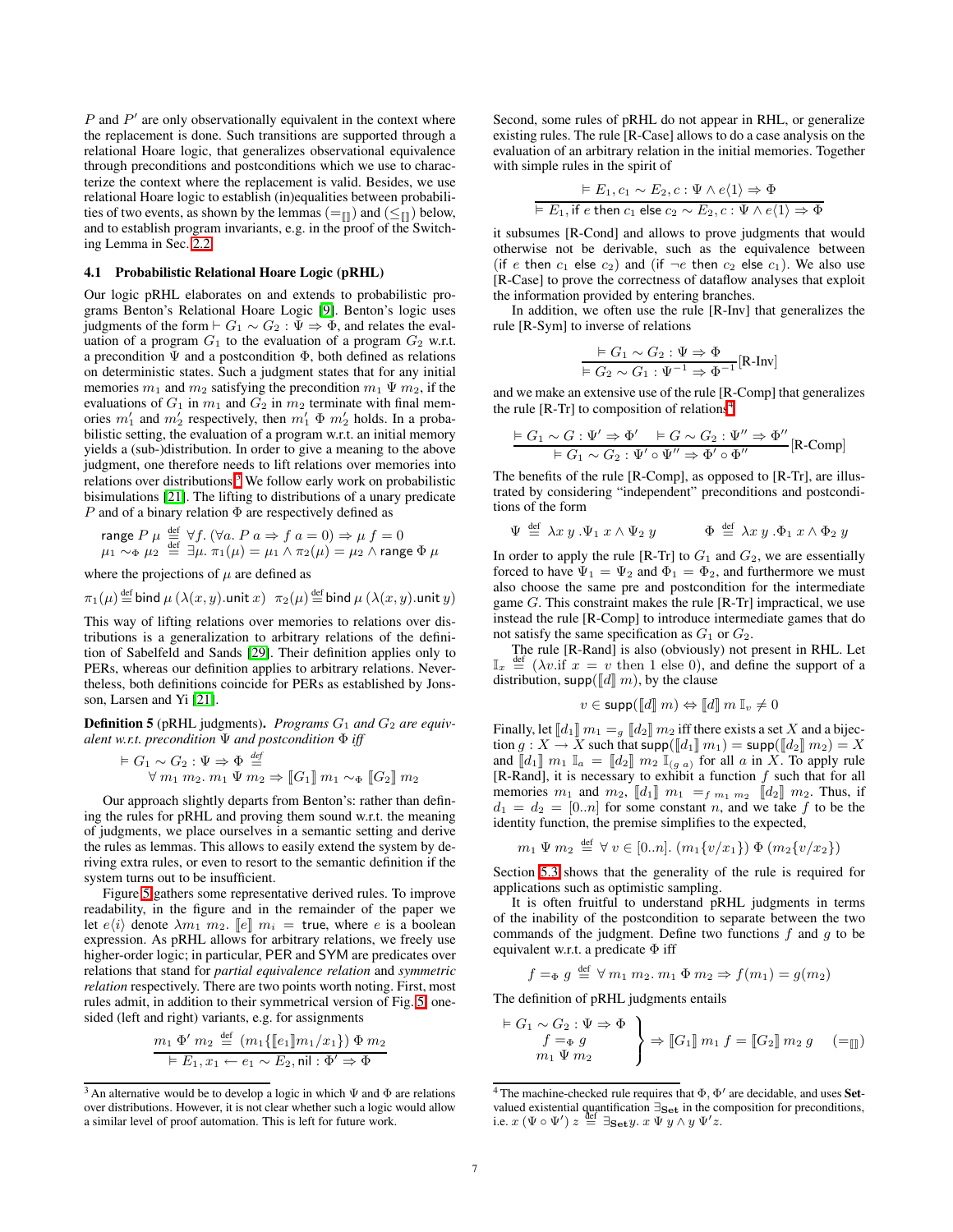$$
E_{11, \text{nil}} \sim E_{2, \text{nil}} : \Phi \Rightarrow \Phi \text{ [R-Skip]} \qquad \frac{E_{11, \text{cl}} \sim E_{21, \text{cl}} \sim E_{22, \text{cl}} : \Phi \Rightarrow \Phi' \quad E_{11, \text{cl}} \sim E_{22, \text{cl}} : \Phi' \Rightarrow \Phi'' \text{ [R-Seq]}
$$
  
\n
$$
E_{11, \text{rl}} \sim e_{1} \sim E_{22, \text{rl}} \sim e_{2} : (\lambda m_{1} m_{2}. (m_{1} \{ [e_{1} ] m_{1}/x_{1} \}) \Phi (m_{2} \{ [e_{2} ] m_{2}/x_{2} \})) \Rightarrow \Phi \text{ [R-Ass]}
$$
  
\n
$$
\frac{m_{1} \Psi m_{2} \stackrel{\text{def}}{=} [d_{1} ] m_{1} =_{f m_{1} m_{2}} [d_{2} ] m_{2} \land \forall v \in \text{supp}([d_{1} ] m_{1}). (m_{1} \{ v/x_{1} \}) \Phi (m_{2} \{ [e_{2} ] m_{2}/x_{2} \})) \Rightarrow \Phi \text{ [R-Ass]}
$$
  
\n
$$
\frac{m_{1} \Psi m_{2} \stackrel{\text{def}}{=} [d_{1} ] m_{1} =_{f m_{1} m_{2}} [d_{2} ] m_{2} \land \forall v \in \text{supp}([d_{1} ] m_{1}). (m_{1} \{ v/x_{1} \}) \Phi (m_{2} \{ f m_{1} m_{2} v/x_{2} \}) \text{ [R-Rand]}
$$
  
\n
$$
\frac{m_{1} m_{2}. m_{1} \Psi m_{2} \Rightarrow [e_{1} ] m_{1} = [e_{2} ] m_{2} \qquad E E_{11, \text{cl}} \sim E_{21, \text{cl}} : \Psi \Rightarrow \Phi \qquad E_{11, \text{cl}} \sim E_{21, \text{cl}} : \Psi \Rightarrow \Phi \qquad \frac{m_{1} m_{2}. m_{1} \Phi m_{2} \Rightarrow [e_{1} ] m_{1} = [e_{2} ] m_{2} \qquad E E_{11, \text{cl}} \sim E_{21, \text{cl}} : \Phi \Rightarrow \Phi \land \text{rel}(1) \Rightarrow \Phi \text{ [R-Wh]} }
$$
  
\n
$$
\frac{m_{1} m_{2}. m_{
$$

<span id="page-7-1"></span>**Figure 5.** Selection of derived rules of pRHL

By instantiating  $f$  and  $g$  to  $\mathbb{I}$ , one can observe that observational equivalence enjoys some form of termination sensitivity

$$
(\vDash G_1 \sim G_2 : \Psi \Rightarrow \Phi) \land m_1 \Psi m_2 \Rightarrow \llbracket G_1 \rrbracket m_1 \mathop{1\hskip-2.5pt \mathop{1\hskip-2.5pt \mathop{1\hskip-2.5pt \mathop{1\hskip-2.5pt \mathop{1\hskip-2.5pt \mathop{1\hskip-2.5pt \mathop{1\hskip-2.5pt \mathop{1\hskip-2.5pt \mathop{1\hskip-2.5pt \mathop{1\hskip-2.5pt \mathop{1\hskip-2.5pt \mathop{1\hskip-2.5pt \mathop{1\hskip-2.5pt \mathop{1\hskip-2.5pt \mathop{1\hskip-2.5pt \mathop{1\hskip-2.5pt \mathop{1\hskip-2.5pt \mathop{1\hskip-2.5pt \mathop{1\hskip-2.5pt \mathop{1\hskip-2.5pt \mathop{1\hskip-2.5pt \mathop{1\hskip-2.5pt \mathop{1\hskip-2.5pt \mathop{1\hskip-2.5pt \mathop{1\hskip-2.5pt \mathop{1\hskip-2.5pt \mathop{1\hskip-2.5pt \mathop{1\hskip-2.5pt \mathop{1\hskip-2.5pt \mathop{1\hskip-2.5pt \mathop{1\hskip-2.5pt \mathop{1\hskip-2.5pt \mathop{1\hskip-2.5pt \mathop{1\hskip-2.5pt \mathop{1\hskip-2.5pt \mathop{1\hskip-2.5pt \mathop{1\hskip-2.5pt \mathop{1\hskip-2.5pt \mathop{1\hskip-2.5pt \mathop{1\hskip-2.5pt \mathop{1\hskip-2.5pt \mathop{1\hskip-2.5pt \mathop{1\hskip-2.5pt \mathop{1\hskip-2.5pt \mathop{1\hskip-2.5pt \mathop{1\hskip-2.5pt \mathop{1\hskip-2.5pt \mathop{1\hskip-2.5pt \mathop{1\hskip-2.5pt \mathop{1\hskip-2.5pt \mathop{1\hskip-2.5pt \mathop{1\hskip-2.5pt \mathop{1\hskip-2.5pt \mathop{1\hskip-2.5pt \mathop{1\hskip-2.5
$$

This interpretation of pRHL judgments is strongly connected to the relation between relational logics and information flow [\[3,](#page-11-14) [9\]](#page-11-11). We extensively use  $(=_{\text{min}})$ , and its variant  $(\leq_{\text{min}})$  below, to fall back from the world of pRHL into the world of probabilities, in which security statements are expressed;

$$
\begin{array}{c}\n \vDash G_1 \sim G_2 : \Psi \Rightarrow \Phi \\
 f \leq_{\Phi} g \\
 m_1 \Psi m_2\n \end{array}\n \Rightarrow \n \begin{bmatrix}\n G_1 \parallel m_1 f \leq [G_2] \ m_2 g \quad (\leq_{\text{II}})\n \end{bmatrix}
$$

where  $f \leq_{\Phi} g \stackrel{\text{def}}{=} \forall m_1 m_2 \ldots m_1 \Phi m_2 \Rightarrow f(m_1) \leq g(m_2)$ .

We conclude with an example that nicely illustrates some of the intricacies of pRHL. Let  $c = b \leftarrow \{0, 1\}$  and define  $m_1 \Phi m_2 \stackrel{\text{def}}{=} m_1 \stackrel{\cdot}{b} = m_2 b$ . Then  $\models c \sim c$  : true  $\Rightarrow \Phi$ . Indeed, take  $\mu$  such that  $\mu$   $\mathbb{1}_{(0,0)} = \mu$   $\mathbb{1}_{(1,1)} = 1/2$  and  $\mu$   $1\!\!1_{(0,1)} = \mu$   $1\!\!1_{(1,0)} = 0$ . One can check that  $\mu$  ensures [c]  $m \sim_{\Phi}$  [c]  $m'$  for all  $m$  and  $m'$ . This example shows why the lifting of a binary relation involves an existential quantification, and why it is not possible to always instantiate  $\mu$  as the product distribution in the definition of  $\sim_{\Phi}$  (one cannot establish the above judgment using the product distribution). Perhaps more surprisingly,  $\models c \sim c$ : true  $⇒ \neg \Phi$  also holds. Indeed, take  $\mu$  such that  $\mu \mathbb{1}_{(0,0)} = \mu \mathbb{1}_{(1,1)} = 0$  and  $\mu \mathbb{1}_{(0,1)} = \mu \mathbb{1}_{(1,0)} = 1/2$ . One can check that  $\mu$  ensures  $\llbracket c \rrbracket m \sim_{\neg \Phi} [c \rrbracket m'$  for all m and m'. Thus, the "obvious" rule

$$
\frac{\vDash G_1 \sim G_2 : \Psi \Rightarrow \Phi \qquad \vDash G_1 \sim G_2 : \Psi \Rightarrow \Phi'}{\vDash G_1 \sim G_2 : \Psi \Rightarrow \Phi \wedge \Phi'}
$$

is unsound. While this example may seem unintuitive or even inconsistent if one reasons in terms of deterministic states, its intuitive significance in a probabilistic setting is that neither of the relations  $\Phi$  and  $\neg \Phi$  are enough to tell apart the two final distributions.

#### **4.2 Observational equivalence**

Observational equivalence is derived as an instance of relational Hoare judgments in which pre and postconditions are restricted to relations based on equality over a subset of variables. Given a set X of variables, we define  $=_X$  as

$$
m_1 =_X m_2 \stackrel{\text{def}}{=} \forall x \in X. m_1 x = m_2 x
$$

Then, the observational equivalence of  $G_1$  and  $G_2$  w.r.t. an input set  $I$  and an output set  $O$  is defined as

$$
\models G_1 \simeq^I_O G_2 \stackrel{\text{def}}{=} \models G_1 \sim G_2 : =_I \Rightarrow =_O
$$

All derived rules for pRHL can be specialized to the case of observational equivalence. For example, we have

$$
\frac{\vDash e_1 \simeq^I e_2 \qquad \vDash E_1, c_1 \simeq^I_O E_2, c_2 \qquad \vDash E_1, c'_1 \simeq^I_O E_2, c'_2} {\vDash E_1, \text{if } e_1 \text{ then } c_1 \text{ else } c'_1 \simeq^I_O E_2, \text{if } e_2 \text{ then } c_2 \text{ else } c'_2}
$$

where  $\models e_1 \simeq^I e_2$  iff for every memories  $m_1$  and  $m_2$ ,  $m_1 =_I m_2$ implies  $\llbracket e_1 \rrbracket m_1 = \llbracket e_2 \rrbracket m_2$ .

To support automation, CertiCrypt implements a calculus of variable dependencies and provides two functions, eqobsIn and eqobsOut, that given a command  $c$  and a set  $O$  (respectively  $I$ ) of output (input) variables compute a set  $I(O)$  of input (output) variables such that  $\models E_1, c \simeq_0^f E_2, c$ . CertiCrypt also provides tactics for two variants of observational equivalence that are widely used in game-based proofs, namely

$$
\vDash_{\varphi} G_1 \sim_{O}^{I} G_2 \stackrel{\text{def}}{=} \vDash G_1 \sim G_2 :=_I \wedge \varphi \Rightarrow =_O \wedge \varphi
$$
  
\n
$$
\vDash_{\Psi, \Phi} G_1 \sim_{O}^{I} G_2 \stackrel{\text{def}}{=} \vDash G_1 \sim G_2 :=_I \wedge \Psi \Rightarrow =_O \wedge \Phi
$$

These tactics use a (sound but incomplete) weakest precondition calculus for relational judgments.

## <span id="page-7-0"></span>**5. Proof methods for bridging steps**

CertiCrypt provides a powerful set of tactics and algebraic equivalences to automate bridging steps. Most tactics rely on an implementation of a certified optimizer for pWHILE, with the exception of *lazy sampling* which has an ad hoc implementation. Algebraic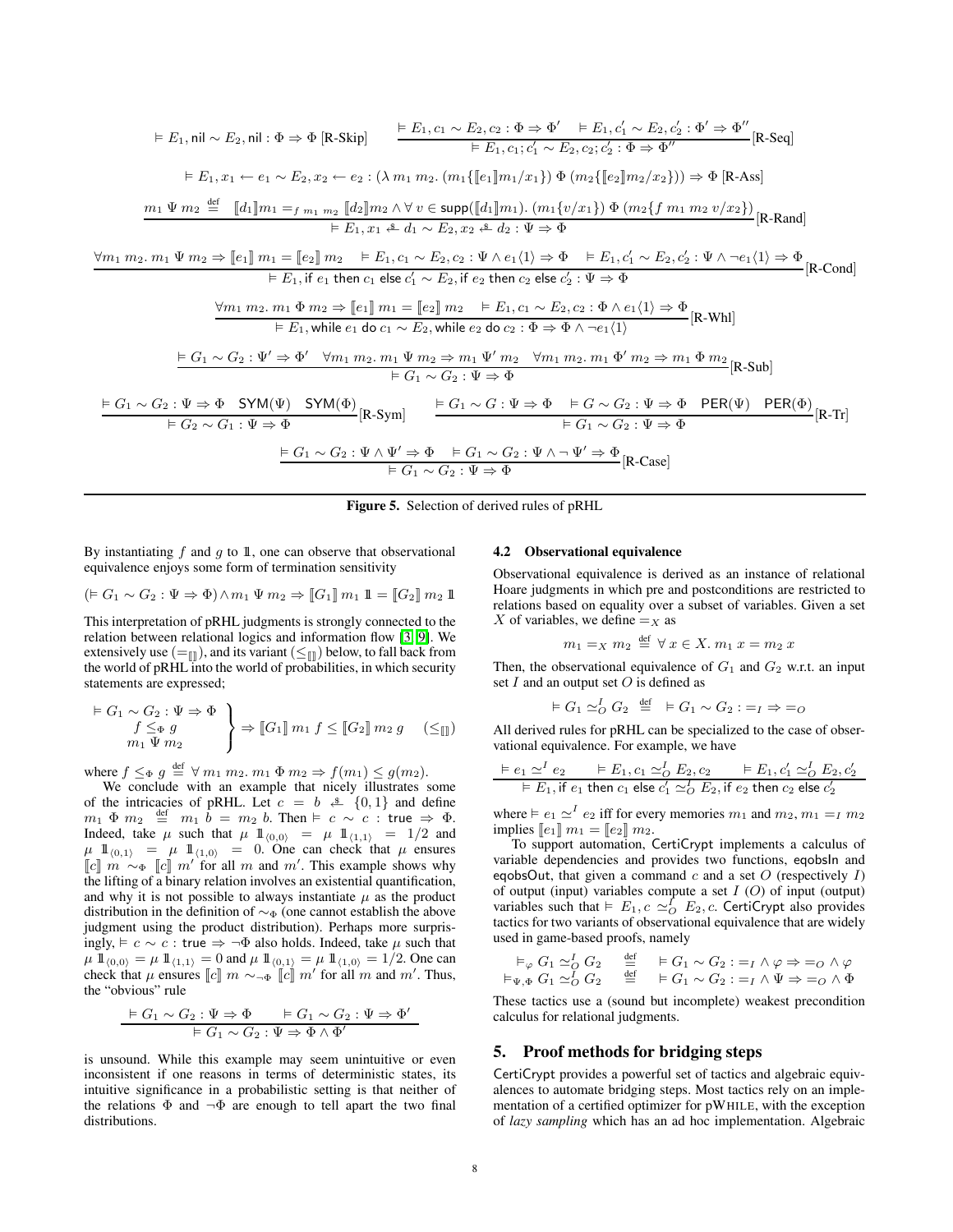equivalences are provided as lemmas that follow from algebraic properties of the interpretation of language constructs.

#### **5.1 Certified program transformations**

CertiCrypt provides automated support for transformations that consist in applying compiler optimizations. More precisely, it supports transformations based on dependencies and dataflow analyses; we briefly discuss them below. Additionally, CertiCrypt provides support for inlining procedure calls and performing register allocation (not discussed here).

*Transformations based on dependencies* The functions eqobsIn and eqobsOut presented in Sec. **??**, provide the foundations to support transformations such as dead code elimination, code motion, and common context elimination.

First, CertiCrypt features a function context that strips off two commands  $c$  and  $c'$  their maximal common context relative to sets  $I$  and  $O$  of input and output variables. The correctness of context is expressed by the following rule

$$
\frac{\text{context}(I, c_1, c_2, O) = (I', c'_1, c'_2, O') \quad \vDash E_1, c'_1 \simeq_{O'}^{I'} E_2, c'_2}{\vDash E_1, c_1 \simeq_{O'}^{I} E_2, c_2}
$$

Using the same idea, CertiCrypt provides algorithms for removing only a common prefix (eqobs\_hd) or suffix (eqobs\_tl).

Second, CertiCrypt provides a tactic that given two commands repeatedly tries to hoist their common instructions to obtain a maximal common prefix<sup>[5](#page-8-2)</sup>, which can then be eliminated using the previous rule. Its correctness is based on the rule

$$
\vdash E, c_1 \simeq_{O_1}^{I_1} E, c_1 \models E, c_2 \simeq_{O_2}^{I_2} E, c_2 \text{ modify}(E, c_i, O_i)
$$
  

$$
\begin{array}{c} O_1 \cap O_2 = \emptyset & I_1 \cap O_2 = \emptyset & I_2 \cap O_1 = \emptyset \\ \models E, c_1; \ c_2 \sim E, c_2; \ c_1 := \Rightarrow = \end{array}
$$

where modify( $E, c, X$ ) is a semantic predicate expressing that only variables in  $X$  are modified by the command  $c$  in the environment E. This is formally expressed by  $\forall$  m. range  $(\lambda m'. m =_{\mathcal{V}\setminus X})$  $m'$ ) ( $\llbracket E, c \rrbracket$  m) which ensures that reachable final memories are equal to the initial one except maybe on variables in  $X$ . The tactic swap is based on the rule above and on an algorithm that overapproximates the set of modified variables.

Third, CertiCrypt allows performing dead code elimination relative to a set  $O$  of output variables (deadcode). The algorithm behaves more like an aggressive slicing algorithm, i.e. it removes portions of code that do not affect variables in O, and performs at the same time branch prediction (replacing if true then  $c_1$  else  $c_2$  by  $c_1$ ), branch coalescing (replacing if e then c else c by c), and selfassignment elimination. Its correctness relies on the rule

$$
\frac{\text{modify}(E_1, c, X) \quad \text{Lossless}(E_1, c) \quad \text{fv}(\varphi) \cap X = \emptyset}{\models E_1, c \sim E_2, \text{nil}: \varphi \Rightarrow \varphi}
$$

*Optimizations based on dataflow analyses* CertiCrypt has builtin, generic, support for such optimizations: given an abstract domain  $D$  (a semi-lattice) for the analysis, transfer functions for assignment and branching instructions, and an operator transforming expressions in the language into their optimized versions (using the result of the analysis), CertiCrypt automatically constructs the certified optimization function optim :  $C \rightarrow D \rightarrow C \times D$ . When given a command c and an element  $\delta \in D$ , this function transforms c into its optimized version  $c'$  assuming the validity of  $\delta$ . In addition, it returns an abstract postcondition  $\delta' \in D$  which is valid after executing  $c$  (or  $c'$ ). We use these abstract postconditions to state the correctness of the optimization, and to apply the optimization recursively.

The correctness of optim is proved using a mixture of the techniques of [\[9\]](#page-11-11) and [\[10,](#page-11-15) [24\]](#page-11-16): we express the validity of the information contained in the analysis domain using a predicate Valid $(\delta, m)$  that states the agreement between the compile time abstract values in  $\delta$  and the runtime memory  $m$ . Then, correctness is expressed in terms of a pRHL judgment:

Let 
$$
(c', \delta') := \text{optim}(c, \delta)
$$
 in  $\vDash E, c \sim E, c' : \preceq_{\delta} \Rightarrow \preceq_{\delta'}$ 

where  $m_1 \asymp_{\delta} m_2 \stackrel{\text{def}}{=} m_1 = m_2 \wedge \text{Valid}(\delta, m_1)$ . The following useful rule is derived using [R-Comp]

$$
\forall m_1 m_2. m_1 \Psi m_2 \Rightarrow \text{Valid}(\delta, m_1)
$$
\n
$$
\begin{array}{ll}\n\text{optim}(c_1, \delta) = (c'_1, \delta') & \models E_1, c'_1 \sim E_2, c_2 : \Psi \Rightarrow \Phi \\
& \models E_1, c_1 \sim E_2, c_2 : \Psi \Rightarrow \Phi\n\end{array} \quad [\text{R-Opt}]
$$

Our case studies extensively use instantiations of [R-Opt] to expression propagation (ep). In contrast, we found that common subexpression elimination is seldom used.

#### <span id="page-8-1"></span>**5.2 Lazy sampling**

It is sometimes convenient to defer random choices in games until they are actually needed, or conversely, to make random choices as early as possible. The lazy sampling technique, allows to delay the random sampling of a value until the point in the program where it is first used. Conversely, eager sampling allows to choose a random value, which would be otherwise sampled later, at the beginning of a game. These techniques are presented in [\[8\]](#page-11-3), where the authors discuss some of its subtleties. In this section we present a syntax-oriented criterion for the correctness of lazy sampling that can be applied provided the sampling is adequately guarded. Here by *context* we mean a program context with multiple holes that may appear either in the main program or any of the procedures in the environment.

<span id="page-8-0"></span>**Lemma 1** (Lazy/eager sampling). Let  $C[\cdot]$  be a context,  $c_1$  and c<sup>2</sup> *commands,* e *a boolean expression,* d *a distribution expression, and* z *a* variable, such that  $C[\cdot]$  *does not modify*  $f\nu(e) \cup f\nu(d)$  *and does not use* z*. Assume*

*I.* 
$$
\vDash z \stackrel{\$}{\leftarrow} d
$$
; *c*<sub>1</sub>; if *e* then  $z \stackrel{\$}{\leftarrow} d \sim z \stackrel{\$}{\leftarrow} d$ ; *c*<sub>1</sub> :  $(= \wedge e(1)) \Rightarrow =$   
2.  $\vDash c_2 \sim c_2 : (= \wedge \neg e(1)) \Rightarrow (= \wedge \neg e(1))$ 

*Let*  $c =$  if  $e$  then  $z \triangleq d$ ;  $c_1$  else  $c_2$  *and*  $c' =$  if  $e$  then  $c_1$  else  $c_2$ . *Then,*  $\vdash C[c]$ ; if e then  $z \triangleq d \sim z \triangleq d$ ;  $C[c']$  :  $(= \land e\langle 1 \rangle) \Rightarrow$ 

Intuitively, in the above lemma  $e$  indicates whether  $z$  has not been used in the game since it was last sampled. If it has not been used, then it is perfectly fine to resample it. The first two hypotheses ensure that  $e$  has exactly this meaning,  $c_1$  must set it to false if it has used the value sampled in z, and  $c_2$  must not reset e if it is false. The first hypothesis is the one that allows to swap  $c_1$  with  $z \triangleleft d$ , provided the value of  $z$  is not used in  $c_1$ . Note that, for clarity, we have omitted environments in the above lemma, and so the second hypothesis is not as trivial as it may seem because both programs may have different environments.

Suppose we want to eagerly sample the answer that a random oracle

$$
\mathcal{O}_1(x) \stackrel{\text{def}}{=} \text{if } x \notin \text{dom}(L) \text{ then } y \triangleq d; \ L \leftarrow (x, y) :: L;
$$
  
return  $L[x]$ 

gives to a particular query  $x'$ , i.e. we want to transform  $\mathcal{O}_1$  into

$$
\mathcal{O}_e(x) \stackrel{\text{def}}{=} \text{ if } x \notin \text{dom}(L) \text{ then}
$$
  
if  $x = x'$  then  $y \leftarrow y'$  else  $y \stackrel{\$}{\cdot} d$ ;  
 $L \leftarrow (x, y) :: L$   
return  $L[x]$ 

Define  $\mathcal{O}'_1(x) \stackrel{\text{def}}{=} \text{ if } x' \notin \textsf{dom}(L) \text{ then } y' \triangleq d; \mathcal{O}_\text{e}(x) \text{ else } \mathcal{O}_\text{l}(x),$  $\mathcal{O}'_e(x) \stackrel{\text{def}}{=} \text{if } x' \notin \text{dom}(L) \text{ then } \mathcal{O}_e(x) \text{ else } \mathcal{O}_1(x) \text{, both return-}$ ing  $L[x]$ . Oracles  $\mathcal{O}_1$  and  $\mathcal{O}_e$  result semantically equivalent to  $\mathcal{O}'_1$ 

<span id="page-8-2"></span><sup>5</sup> One could also provide a complementary tactic that hoists instructions to obtain a maximal common suffix.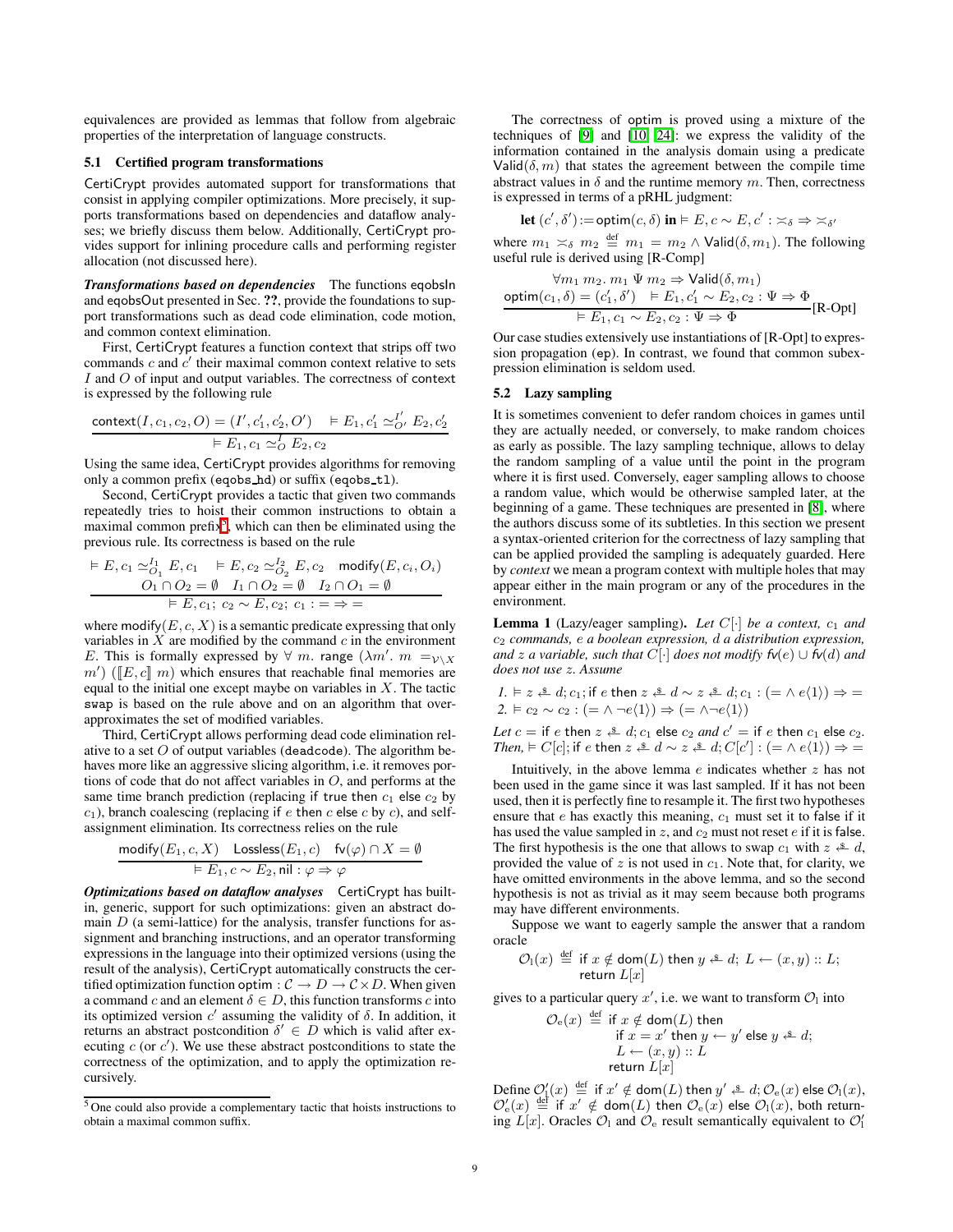and  $\mathcal{O}'_e$ , respectively. Lemma [1](#page-8-0) can be applied taking  $e = x' \notin$ dom $(\overline{L})$ ,  $z = y'$ , and  $c_1 = \mathcal{O}_e(x)$ ,  $c_2 = \mathcal{O}_1(x)$  to safely replace oracle  $\mathcal{O}_1$  by oracle  $\mathcal{O}_e$  in the environment of a program, sampling  $y'$  at the beginning. Whenever a bound for the number of queries to a random oracle is known in advance, the above trick can be iteratively applied to completely remove randomness from the oracle code, as it is done in the proof of the Switching Lemma in Sec. [2.2.](#page-2-2)

## <span id="page-9-3"></span>**5.3 Algebraic equivalences**

Bridging steps frequently use algebraic properties of language operators. The proof of semantic security of ElGamal uses the fact that in a cyclic multiplicative group, multiplication by a uniformly sampled element acts as a one-time pad:

$$
\vDash x \xleftarrow{\$} \mathbb{Z}_{q}; \alpha \leftarrow g^{x} \times \beta \simeq_{\{\alpha\}} y \xleftarrow{\$} \mathbb{Z}_{q}; \alpha \leftarrow g^{y}
$$

In the proof of security of OAEP we use optimistic sampling:

$$
\vDash x \xleftarrow{\$} \{0,1\}^{k}; y \leftarrow x \oplus z \simeq \{z\}^{z\}}_{x,y,z} y \xleftarrow{\$} \{0,1\}^{k}; x \leftarrow y \oplus z
$$

and incremental sampling modulo a permutation  $f$ :

$$
\vDash x \stackrel{\hspace{0.1em}\mathsf{\scriptscriptstyle\$}}{=} \{0,1\}^{k-\rho}; y \stackrel{\hspace{0.1em}\mathsf{\scriptscriptstyle\$}}{=} \{0,1\}^{\rho}; z \leftarrow f(x \| y) \simeq_{\{z\}} z \stackrel{\hspace{0.1em}\mathsf{\scriptscriptstyle\$}}{=} \{0,1\}^k
$$

We show the usefulness of [R-Rand] by sketching the proof of optimistic sampling, as promised in Section **??**. For readability, we let  $e_{i}$  denote  $\llbracket e \rrbracket m_i$ . Define

 $\Psi \stackrel{\text{def}}{=} z_{11} = z_{12}$   $\Phi \stackrel{\text{def}}{=} x_{11} = x_{12} \wedge y_{11} = y_{12} \wedge z_{11} = z_{12}$ Let  $\Phi' \stackrel{\text{def}}{=} \Phi\{x_{11} \oplus z_{11}/y_{11}, y_{12} \oplus z_{12}/x_{12}\}$ . Then, by [R-Ass] we have

$$
\vDash y \leftarrow x \oplus z \sim x \leftarrow y \oplus z : \Phi' \Rightarrow \Phi
$$

Now take  $f$   $m_1$   $m_2$   $v \stackrel{\text{def}}{=} v \oplus z_{|2}$ , and apply [R-Rand] and [R-Sub] to obtain  $\models x \in \{0,1\}^k \sim y \in \{0,1\}^k : \Psi \Rightarrow \Phi'.$ Note that the precondition we obtain after applying [R-Rand] is equivalent to  $\overline{\Psi}$  because f is a bijection on  $\{0,1\}^k$ , and because  $\forall v$ .  $\Phi' \{v/x_{1}, v \oplus z_{12}/y_{12}\}$  is equivalent to  $z_{11} = z_{12}$  by algebraic properties of the ⊕ operator. We conclude by applying [R-Seq].

# <span id="page-9-0"></span>**6. Proof methods for failure events**

A technique used very often to relate two games is based on what cryptographers call *failure events*. This technique relies on a *fundamental lemma* that allows to bound the difference in the probability of a given event in two games: one identifies a failure event and argues that both games behave identically until this event occurs. One can then bound the difference in probability of another event by the probability of occurrence of the failure event in either game.

<span id="page-9-2"></span>**Lemma 2** (Fundamental lemma). Let  $G_1$  and  $G_2$  be two games, A *an event defined on*  $G_1$ ,  $B$  *an event defined on*  $G_2$  *and*  $F$  *an event defined in both games. If*

$$
\Pr_{G_1}[A \wedge \neg F] = \Pr_{G_2}[B \wedge \neg F], \text{ and }
$$
  

$$
\Pr_{G_1}[F] \leq \Pr_{G_2}[F]
$$

 $\lvert \text{ then } \lvert \text{Pr}_{G_1}[A] - \text{Pr}_{G_2}[B] \rvert \ \leq \ \text{Pr}_{G_2}[F]$ .<sup>[6](#page-9-4)</sup>

In code-based proofs, the failure condition is generally indicated by setting a global flag variable (usually called bad) to true. This specialization allows to define a syntactic criterion for deciding whether two games behave equivalently up to the raise of the failure condition: we say that two games  $G_1$  and  $G_2$  are equal up to bad and note it uptobad $(G_1, G_2)$  whenever they are syntactically equal up to every point where the bad flag is set to true and they do not reset the bad flag to false afterward. For instance, games  $G_{\rm PRP}^{\rm bad}$  and

$$
\begin{array}{c|c|c} \hline \textbf{Game EUFDH}: & \textbf{Oracle H}(m): & \textbf{Oracle Sign}(m): \\ \hline L \leftarrow [~] ;~ S \leftarrow [~] ; & \text{if}~m \not\in \text{dom}(L)~\text{then} & S \leftarrow m::S \\ (m,x) \leftarrow \mathcal{A}(); & r \overset{\$}{\twoheadleftarrow} \{0,1\}^k; & r \leftarrow \textbf{H}(m); \\ L \leftarrow (m,r): : L & \textbf{return}~ f^{-1}(r) \\ & \textbf{return}~ L[x] & \end{array}
$$

<span id="page-9-5"></span>**Figure 6.** Initial game in the proof of FDH unforgeability

 $G_{\rm PRF}^{\rm bad}$  in Fig. [2](#page-3-1) satisfy this condition. We have used this syntactic criterion to implement a specialization of the fundamental lemma for game-based proofs.

**Lemma 3** (Syntactic criterion for fundamental lemma)**.**

$$
\forall G_1 G_2 A. \mathsf{uptobad}(G_1, G_2) \Rightarrow
$$

$$
\Pr_{G_1}[A \land \neg \mathsf{bad}] = \Pr_{G_2}[A \land \neg \mathsf{bad}]
$$

The first hypothesis in Lemma [2](#page-9-2) may be proved automatically by using this syntactic criterion. To prove the second hypothesis it suffices to show that game  $G_2$  is absolutely terminating, for which we already have implemented a semi-decision procedure (see Sec. [3.3\)](#page-4-0).

# <span id="page-9-1"></span>**7. Case studies**

The purpose of this section is to announce the successful completion of two experiments that validate the design and usability of CertiCrypt. A detailed presentation of these works will be given elsewhere.

#### <span id="page-9-7"></span>**7.1 Existential unforgeability of** FDH

The Full Domain Hash (FDH) scheme is a hash-and-sign signature scheme based on the RSA family of trapdoor permutations, and in which the message is hashed onto the full domain of the RSA function. However, the same construction—and the reduction that proves its security—remains valid for any family of trapdoor permutations. We have proved that FDH is existentially unforgeable under adaptive chosen-message attacks in the random oracle model for the improved bound in [\[15\]](#page-11-17). The proof is about 3,500 lines long.

We will consider a generic family of trapdoor permutations  $f$ (and their inverses  $f^{-1}$ ) indexed by the security parameter, and an ideal hash function  $H: \{0,1\}^* \to \{0,1\}^k$ , which we model as a random oracle. The initial game of the proof is shown in Fig. [6.](#page-9-5)

<span id="page-9-6"></span>**Definition 6** (Trapdoor permutation security)**.** *We say that a trapdoor permutation is*  $(t, \epsilon)$ -secure if an inverter running within time  $t(k)$ , when given a challenge y uniformly drawn from  $\{0,1\}^k$ *succeeds in finding*  $f^{-1}(y)$  *with probability at most*  $\epsilon(k)$ *, i.e. if for any well-formed adversary B running within time*  $t(k)$  *in*  $\mathsf{G}_f$ *we have*  $\Pr_{G_f}[x = f^{-1}(y)] \leq \epsilon(k)$ , where **Game**  $G_f : y \triangleq$  $\{0,1\}^k$ ;  $x \leftarrow \mathcal{B}(y)$ .

**Theorem 1** (FDH exact security)**.** *Assume the underlying trapdoor*  $permutation$  is  $(t', \epsilon')$ -secure. Then, a forger that makes at most qhash *and* qsign *queries to the hash and signing oracles respectively* and runs within time  $t(k) = t'(k) - (q_{\text{hash}}(k) + q_{\text{sign}}(k) + 1) O(T_f)$ , *succeeds in forging a signature for a new message—different from the ones asked to the signing oracle—with probability at most*

$$
\epsilon(k) = \frac{q_{\text{sign}}(k)}{(1 - \frac{1}{q_{\text{sign}}(k) + 1})^{q_{\text{sign}}(k) + 1}} \epsilon'(k) \approx \exp(1) q_{\text{sign}}(k) \epsilon'(k)
$$

*i.e. for a well-formed adversary* A *running within* t(k) *we have*  $Pr_{\text{EU}_{\text{FDH}}}[h = f(x)] \leq \epsilon(k).$ 

<span id="page-9-4"></span><sup>6</sup> The second hypothesis is usually omitted in the literature under the assumption that both games are absolutely terminating. In that case, either  $G_1$  or  $G_2$  will do on the right-hand side.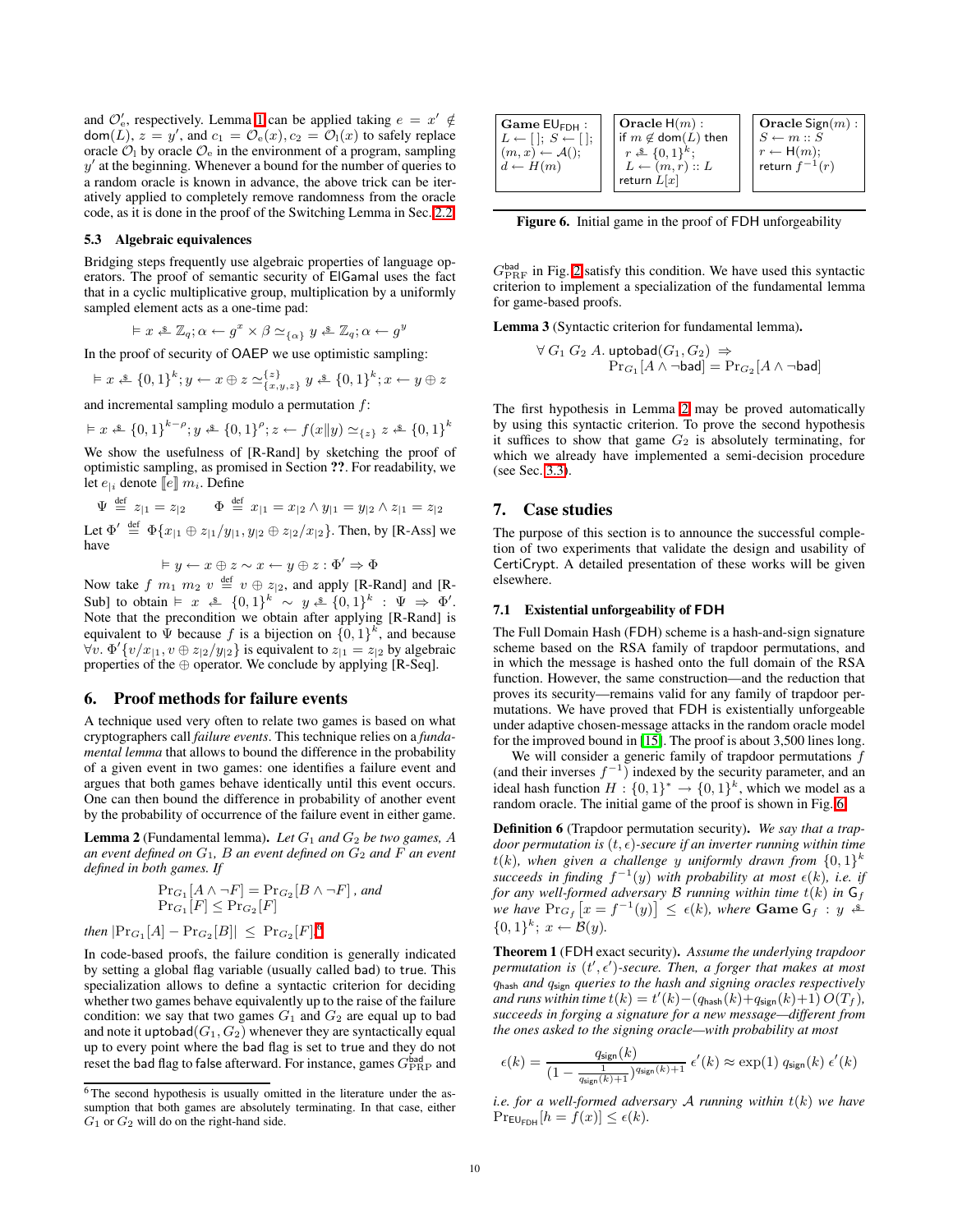# <span id="page-10-0"></span>**7.2 Semantic security of** OAEP

OAEP is a padding scheme whose history perfectly illustrates the difficulty in achieving a correct proof. Indeed, it was initially believed that OAEP was IND-CCA2 secure [\[7\]](#page-11-18), but it was later discovered it was only IND-CCA1 secure [\[30\]](#page-11-2), a weaker security notion (where the adversary does not have access to the decryption oracle after receiving the challenge). It is possible to recover IND-CCA2 security by using it together with a suitable encryption scheme, as it is the case for RSA-OAEP [\[17\]](#page-11-19). Here we focus on the game-based proof of [\[8\]](#page-11-3) which shows IND-CPA security of OAEP in the random oracle model.

The definition of OAEP is parametrized by a trapdoor oneway permutation  $f: \{0,1\}^k \rightarrow \{0,1\}^k$ , and two hash functions  $G: \{0,1\}^{\rho} \to \{0,1\}^{k-\rho}$  and  $H: \{0,1\}^{k-\rho} \to \{0,1\}^{\rho}$ . OAEP adds randomness into the plaintext  $m$  and uses the functions  $G$  and  $H$  to mask it before applying  $f$  to the result, as formalized by the straightforward code for encryption:

$$
R \triangleq \{0,1\}^{\rho}; S \leftarrow G(R) \oplus m; T \leftarrow H(S) \oplus R; \text{return } f(S||T)
$$

We have proved that OAEP is IND-CPA secure. The proof is about 3,000 lines long.

**Theorem 2** (OAEP semantic security)**.** *For well-formed adversaries* A *and* A ′ *making together at most* q<sup>G</sup> *queries to* G*,*

$$
|\mathrm{Pr}_{\mathsf{IND}\text{-}\mathsf{CPA}_{\mathsf{OAEP}}}\big[b=b'\big]-\frac{1}{2}|\leq \mathrm{Pr}_{G_f}\big[x=f^{-1}(y)\big]+\frac{q_G}{2^\rho}
$$

where  $Pr_{G_f}[x = f^{-1}(y)]$  is the probability of an adversary in*verting* f *on a random element of its codomain, as in Definition [6.](#page-9-6)*

Our sequence of games differs from [\[8\]](#page-11-3): in their initial transitions, Bellare and Rogaway use the fundamental lemma, whereas we use lazy sampling. As a result, our bound for OAEP is tighter than the bound published in [\[8\]](#page-11-3), which also involves the number  $q_H$  of calls to  $H$ :

$$
|\mathrm{Pr}_{\mathsf{IND}\text{-}\mathsf{CPA}_{\mathsf{OAEP}}}\big[b=b'\big]\!-\!\frac{1}{2}|\leq \mathrm{Pr}_{G_f}\big[x=f^{-1}(y)\big]\!+\!\frac{2q_G}{2^{\rho}}\!+\!\frac{q_H}{2^{k-\rho}}
$$

We consider that our proof of OAEP is highly emblematic, because of its complexity and its history. In retrospect, the bound we prove, which is independent of  $q_H$ , shows that formalizing proofs sometimes leads to improvements on previous results (to the best of our knowledge). However, cryptographers are really interested in a proof of IND-CCA2, and thus our next objective is to machine-check the results of [\[17\]](#page-11-19).

## **8. Related work**

Cryptographic protocol verification is an established area of formal methods, and a wealth of automated and deductive methods have been developed to the purpose of verifying that protocols provide the expected level of security [\[25\]](#page-11-20). Traditionally, protocols have been verified in a symbolic model, for which effective decision procedures exist under suitable hypotheses. Although the symbolic model assumes perfect cryptography, soundness results such as [\[1\]](#page-11-21) relate the symbolic model with the computational model, provided the cryptographic primitives are secure. It is possible to combine symbolic methods and soundness proofs to achieve guarantees in the computational model, as done e.g. in [\[5,](#page-11-22) [32\]](#page-11-23). One drawback of this approach is that the security proof relies on intricate soundness proofs. Besides, it is not clear whether computational soundness results will always exist to allow factoring verification through symbolic methods. Consequently, some authors attempt to provide guarantees directly at the computational level [\[11,](#page-11-24) [23,](#page-11-25) [28\]](#page-11-26).

In contrast, the formal verification of cryptographic functionalities is an emerging trend. An early work of Barthe, Cederquist and Tarento [\[6\]](#page-11-27) proves the security of ElGamal in Coq, but the proof relies on the generic model, a very specialized and idealized model that elides many of the issues that are relevant for cryptography. Corin and den Hartog [\[14\]](#page-11-28) also prove ElGamal semantic security, using a probabilistic (non-relational) Hoare logic. However, their formalism is not sufficiently powerful to express precisely the security goals: notions such as well-formed and effective adversary are not modeled.

Blanchet and Pointcheval [\[12\]](#page-11-29) were among the first to use verification tools to carry out game-based proofs of cryptographic schemes. They used CryptoVerif to prove exact security of the FDH signature scheme, for a bound weaker than the one given in Section [7.1.](#page-9-7) More recently, Courant et al. [\[16\]](#page-11-30) have developed a form of strongest postcondition calculus that can establish automatically asymptotic security (IND-CPA and IND-CCA2) of schemes that use one-way functions and random oracles. They show soundness and provide a prototype implementation that covers many examples of the literature, including OAEP+. We believe the two approaches are complementary to ours: compiling CryptoVerif sequences of games and embedding the type system of [\[16\]](#page-11-30) in CertiCrypt, are interesting research directions.

In parallel, several authors have initiated formalizations of game-based proofs in proof assistants, and shown the security of basic examples. Nowak [\[26\]](#page-11-31) gives a game-based proof of ElGamal semantic security in Coq. Nowak uses a shallow embedding to model games; as a result, its framework ignores complexity issues, and has limited support for proof automation: because there is no special syntax for writing games, mechanizing syntactic transformations becomes very difficult. Affeldt et al. [\[2\]](#page-11-32) formalize a game-based proof of the switching lemma in Coq. However, their formalization is tailored towards the particular example they consider, which substantially simplifies their task and hinders generality. They deal with a weak (non-adaptive) adversary model and ignore complexity. All in all, both works appear like preliminary experiments that are not likely to scale.

Leaving the realm of cryptography, CertiCrypt relies on diverse mathematical concepts and theories that have been modeled for their own sake. It is not possible to report on these developments here, so we limit ourselves to singling out Paulin's formalization of the measure monad, which we use extensively in our work, and the work of Hurd et al. [\[20\]](#page-11-33), who developed a mechanized theory in the HOL theorem prover for reasoning about pGCL programs, a probabilistic extension of Dijkstra's guarded command language.

# **9. Conclusion**

*Summary and perspectives* CertiCrypt is a fully formalized framework that supports machine-checked game-based proofs; we have validated its design through formalizing standard cryptographic proofs. Our work shows that machine-checked proofs of cryptographic schemes is not only plausible but indeed feasible. However, constructing machine-checked proofs requires a highlevel of expertise in formal proofs and remains time consuming despite the high level of automation provided by CertiCrypt. Thus, CertiCrypt only provides a first step towards the completion of Halevi's programme, in spite of the amount of work invested so far (the project was initiated in June 2006). A medium-term objective would be to develop a minimalist interface that eases the writing of games and provides a fixed set of mechanisms (tactics, proof-by-pointing) to prove some basic transitions, leaving the side conditions as hypotheses. We believe that such an interface would help cryptographers ensure that there are no obvious flaws in their definitions and proofs, and to build sketches of security proofs. In fact, it is our experience that the type system and the automated tactics provide valuable information in debugging proofs.